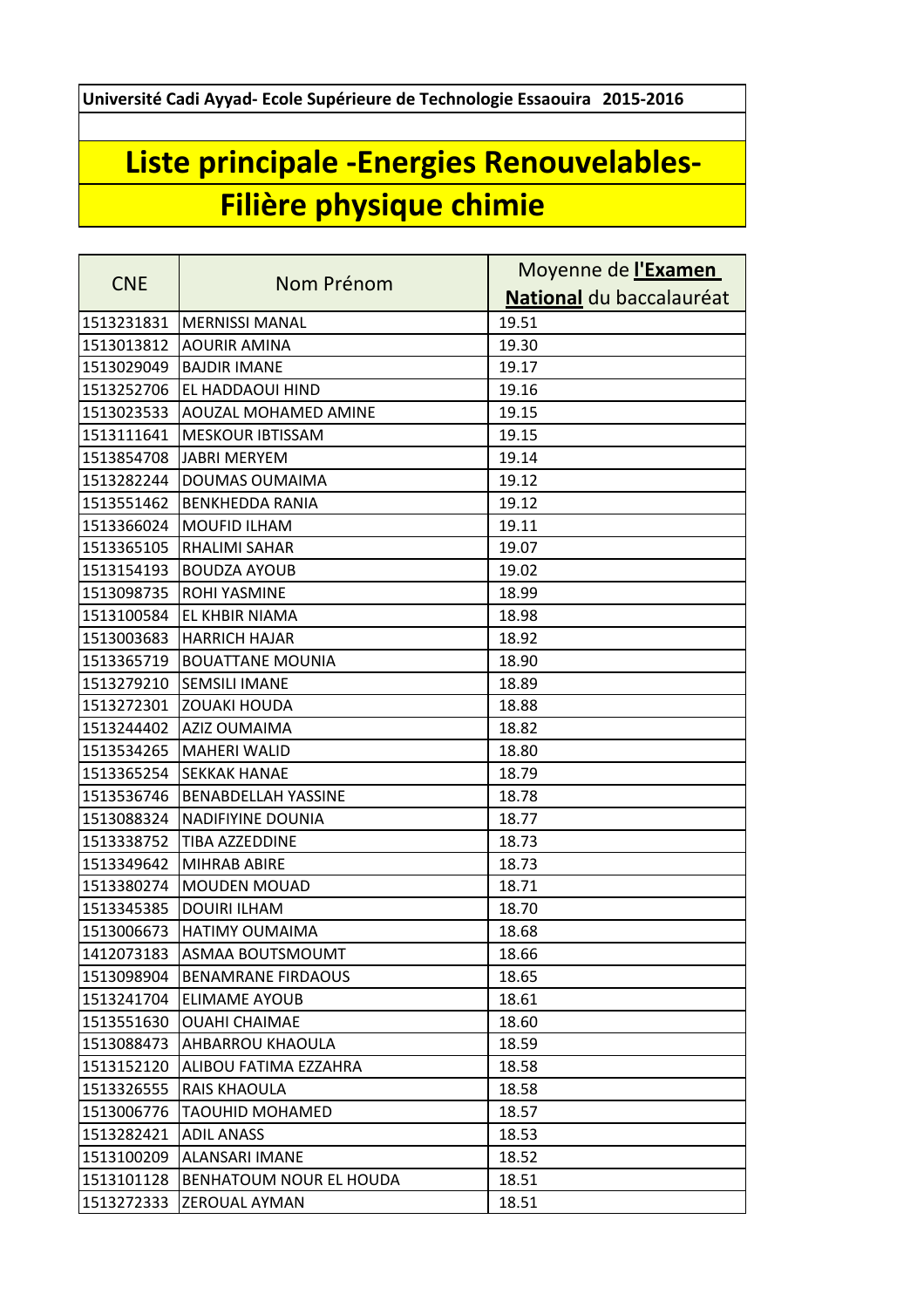|            | 1513093257 AIT BENKACEM KHAOULA      | 18.49 |
|------------|--------------------------------------|-------|
|            | 1513000691 FATHI FATIMA ZAHRA        | 18.48 |
| 1513007080 | <b>FARS SANAE</b>                    | 18.48 |
| 1513359873 | RHASSAOUI FATIMA EZZAHRA             | 18.47 |
| 1513100175 | BENFDIL MOHAMED NAWFAL               | 18.46 |
| 1513000734 | <b>ELBAZ SARA</b>                    | 18.45 |
| 1513083283 | <b>MCHENNEC MOUNIR</b>               | 18.45 |
| 1513334073 | EL GHOR IKRAME                       | 18.45 |
| 1513098752 | <b>BOUQOUROU HAFSA</b>               | 18.43 |
| 1513099369 | LYACOUBI ANAS                        | 18.42 |
| 1513111604 | <b>SOUFFER IMANE</b>                 | 18.42 |
| 1513250577 | <b>CHAFRI ANAS</b>                   | 18.41 |
| 1513272300 | <b>BINI ABIR</b>                     | 18.41 |
| 1513340812 | <b>SABER DOUNIA</b>                  | 18.41 |
| 1513249129 | <b>ELFARASI IMANE</b>                | 18.40 |
|            | 1513007377 ABOUTALIB FATIMA          | 18.39 |
| 1513013867 | <b>AKAYNA JIHANE</b>                 | 18.38 |
| 1513152249 | <b>HOUKMI CHAIMAA</b>                | 18.38 |
| 1513231770 | <b>EL KHATTABI KHAOULA</b>           | 18.38 |
|            | 1513338901  FTASSI SOUMIA            | 18.38 |
|            | 1513100920   AIT BOUTARGANTE HOUSSAM | 18.37 |
| 1513108904 | <b>BAALI LAMYA</b>                   | 18.37 |
| 1513152293 | <b>FAHDE SALSABIL</b>                | 18.37 |
| 1513251264 | <b>EL OUAFRI IKRAME</b>              | 18.37 |
| 1513006286 | <b>IEL BOUSSAKI HODA</b>             | 18.36 |
| 1513158996 | <b>EL BASSITE AYOUB</b>              | 18.36 |
| 1513520660 | EL FADL SALSABIL ACHARIFA            | 18.36 |
| 1513030396 | <b>EL KAISSOUNI ASMA</b>             | 18.34 |
| 1513390080 | <b>IZMOUSSE YOUNESS</b>              | 18.34 |
| 1513552355 | <b>EL BARNAKI MOUNIA</b>             | 18.32 |
| 1513093093 | <b>MAAZOUZI HIBA</b>                 | 18.30 |
| 1513946513 | <b>TIJARI HICHAM</b>                 | 18.30 |
| 1513109828 | <b>EL OUFIR HAMZA</b>                | 18.28 |
| 1513068108 | YOUNSI MARIAME                       | 18.27 |
| 1513199544 | <b>OUKERROU YAHIA</b>                | 18.27 |
| 1513279175 | <b>SETTA LAMI</b>                    | 18.27 |
| 1513346336 | MAZOUZY FATIMA                       | 18.27 |
| 1513152189 | <b>ESSAKET OUISSAL</b>               | 18.26 |
| 1513375394 | AIT GAGHOU SOUKAINA                  | 18.25 |
| 1513000742 | <b>ALKORR MARIAM</b>                 | 18.24 |
| 1513088418 | <b>HAIKAL BASMA</b>                  | 18.24 |
| 1513100050 | ABOU EL AIBADA OUMAYMA               | 18.24 |
| 1513288601 | NASSER SAMIA HANAA                   | 18.24 |
| 1412160474 | <b>HAJJI SARA</b>                    | 18.23 |
| 1513088321 | <b>BOUMLIK OUMAIMA</b>               | 18.23 |
| 1513344659 | <b>CHAKIR MOHAMED</b>                | 18.23 |
| 1513550035 | <b>EL MAHRI MERYAM</b>               | 18.23 |
| 1412928252 | EL HABBACHE NOUHILA                  | 18.22 |
| 1412030554 | <b>FARGOUCH SOUKAINA</b>             | 18.21 |
| 1412098632 | AMINA BENDRIOUICH                    | 18.20 |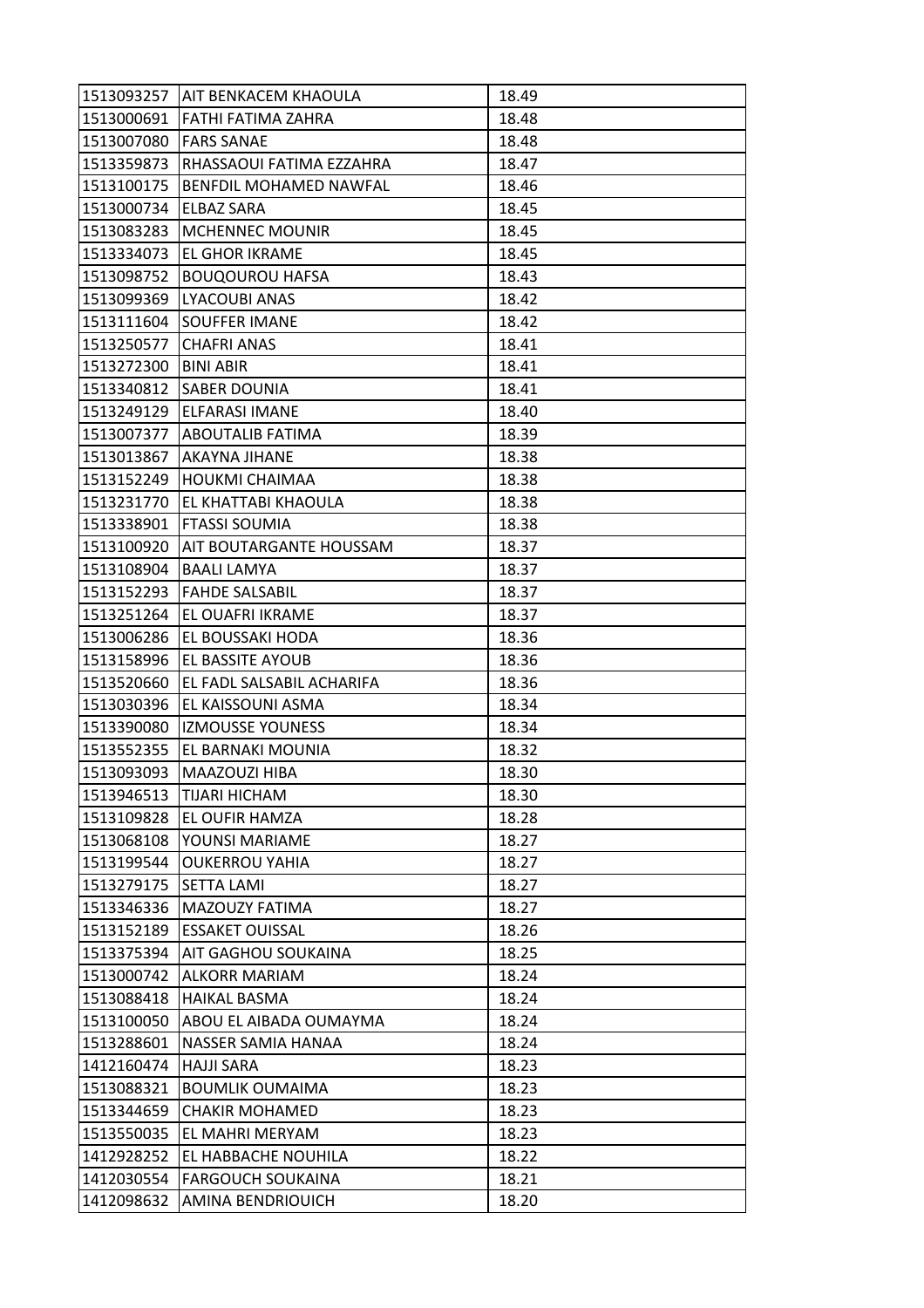| 1513336998 | BOUZYANI OUMAIMA           | 18.20 |
|------------|----------------------------|-------|
| 1513006898 | <b>ELLACHGAR FATIMA</b>    | 18.17 |
| 1513035651 | LAFROUGUI MATAR            | 18.16 |
| 1412050062 | <b>FIKRI CHAIMA</b>        | 18.15 |
| 1513198059 | ELGHAZOUANI MAROUA         | 18.14 |
|            | 1513000945  ZACRI M BAREK  | 18.13 |
|            | 1513040395 CHAKIB MEHDI    | 18.13 |
| 1513077511 | <b>BOUIKHSAINE KENZA</b>   | 18.12 |
| 1513100092 | <b>AMRANI SOUFIANE</b>     | 18.12 |
| 1513040886 | ELAASSAIRI LAHCEN          | 18.11 |
| 1513099375 | <b>SANBI HALA</b>          | 18.11 |
| 1513231857 | <b>TALIB ZAYNAB</b>        | 18.11 |
| 1513271267 | HARRIZI OUMAIMA            | 18.11 |
| 1513000489 | <b>SABBAR HIBA</b>         | 18.10 |
| 1513098639 | <b>BOUNNIT NAJAT</b>       | 18.09 |
| 1513098888 | <b>DELMAKI ADNANE</b>      | 18.08 |
| 1513014349 | <b>SARKADI JIHAD</b>       | 18.05 |
| 1513236196 | MIRA HASNAA                | 18.05 |
| 1513281718 | <b>EL MOUDEN ISMAIL</b>    | 18.05 |
| 1513006454 | <b>OUBRAIM FADOUA</b>      | 18.04 |
|            | 1513152623   AHANSAL MARWA | 18.04 |
| 1513243720 | SAJID OUMNIYA              | 18.04 |
| 1513004255 | <b>AZERKOUK HAJAR</b>      | 18.02 |
| 1513014935 | <b>BEN HASSAN MOUNA</b>    | 18.02 |
| 1513048871 | <b>NADIR IBTISAM</b>       | 18.02 |
| 1513226532 | <b>ES SAKALI NIIMA</b>     | 18.02 |
| 1513338738 | <b>ERRAHI SALMA</b>        | 18.02 |
| 1513762987 | <b>OUNNICHE RIM</b>        | 18.02 |
| 1513073010 | <b>BELMAJDOUB NOUHAILA</b> | 18.01 |
| 1513320803 | <b>CHARDOUDI NIDAL</b>     | 18.01 |
| 1513152112 | MEZZOUGUI CHAIMAE          | 18.00 |
| 1513092615 | <b>AKHMIS AMINA</b>        | 17.99 |
| 1513099970 | <b>ABOUAZZAM HANANE</b>    | 17.99 |
| 1513694753 | <b>BELLAK ZINEB</b>        | 17.99 |
| 1513111644 | <b>BELKAID ZINEB</b>       | 17.98 |
| 1513956544 | <b>AMRAOUI ZAKARIA</b>     | 17.98 |
| 1513032819 | <b>ANFIGUE RIDA</b>        | 17.97 |
| 1513050882 | DIGOURDI MARIAM            | 17.97 |
| 1513196830 | RAUCHDI MEHDI              | 17.97 |
| 1513338861 | <b>THAILI MERYEM</b>       | 17.97 |
| 1412020058 | <b>LACHGUER SOFIANE</b>    | 17.96 |
| 1513080093 | <b>ABIDAR SAID</b>         | 17.96 |
| 1513228721 | EL HADAR IMANE             | 17.96 |
| 1513245675 | TALEB EL HOUDA HAFSA       | 17.96 |
| 1513345394 | <b>SAJID LINA</b>          | 17.96 |
| 1513099130 | <b>NASSIH SALMA</b>        | 17.95 |
| 1412001817 | <b>BAIMYK ABDERRAHIM</b>   | 17.93 |
| 1412030496 | EL OTMANI SOUFIANE         | 17.93 |
| 1513605594 | <b>HASSINA YOUNES</b>      | 17.93 |
| 1411030341 | KASIMI LAILA               | 17.92 |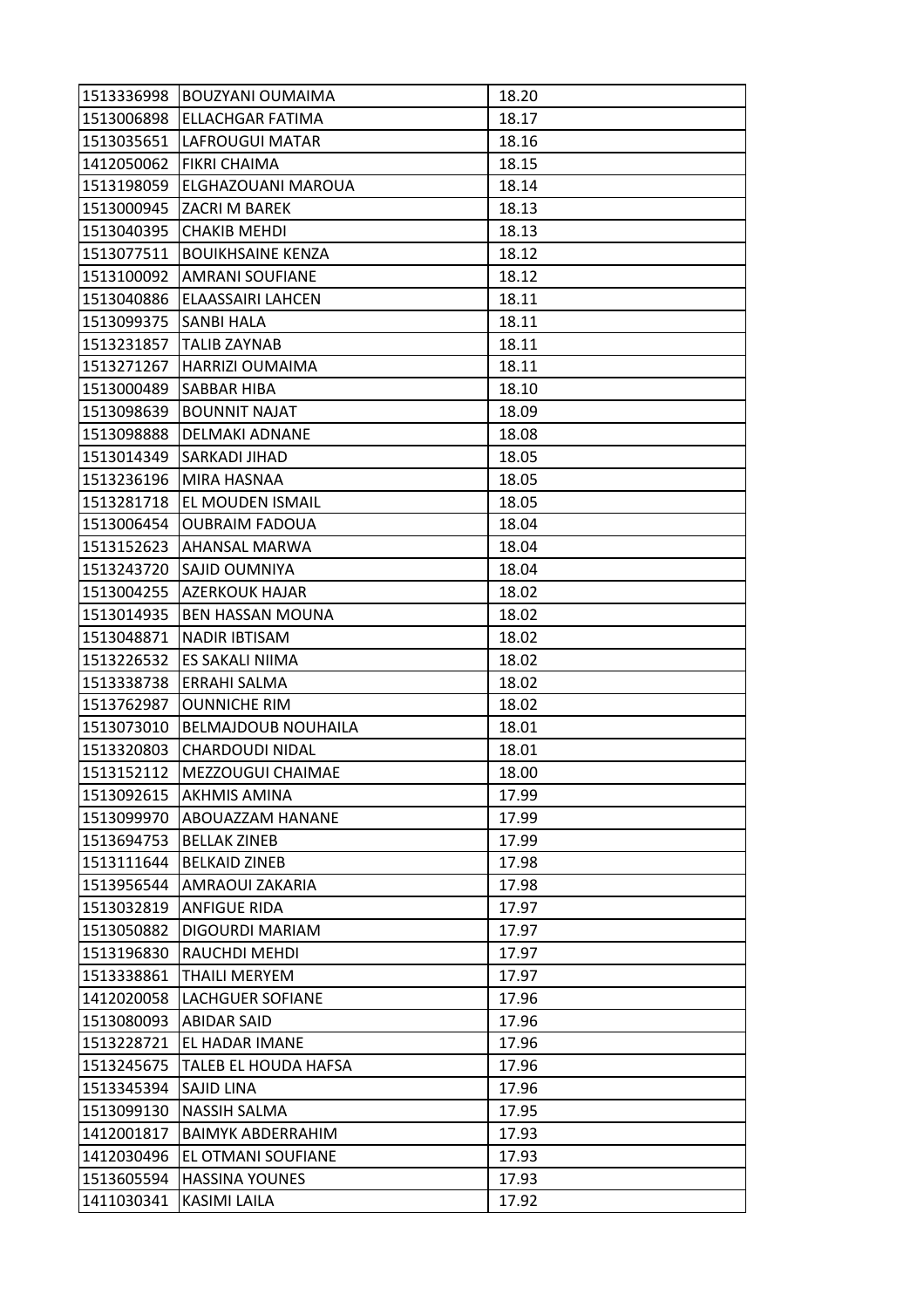| 1513034757           | <b>OUALI ASMA</b>               | 17.92 |
|----------------------|---------------------------------|-------|
| 1513100091 AMAL BADR |                                 | 17.91 |
| 1513160408           | <b>ABDOUTTALIB NADA</b>         | 17.91 |
| 1513320084           | <b>ELAOUAM HAFSA</b>            | 17.91 |
| 1513551420           | <b>BELLACHHEB ANASS</b>         | 17.91 |
|                      | 1412075983 JIHAD EL BOUDALI     | 17.90 |
| 1513003386           | NADI KHADIJA                    | 17.90 |
| 1513006995           | <b>BENSALAH IMANE</b>           | 17.90 |
| 1513080668           | <b>ELFAROUDI LOUBNA</b>         | 17.90 |
| 1513226546           | LARHRABLI ABDELHAKIM            | 17.90 |
| 1513318166           | <b>ACHOUBIR ASMAA</b>           | 17.90 |
| 1412764739           | BOUZID EL HOUSSINE              | 17.89 |
| 1513365242           | <b>GUOURSSA FATIMA EZ ZAHRA</b> | 17.89 |
| 1513365753           | <b>KOSSABY INCHIRAH</b>         | 17.89 |
| 1513013733           | <b>OUDRA KHALID</b>             | 17.88 |
| 1513236204           | MIRA CHAYMAA                    | 17.88 |
| 1513245858           | <b>ID SALAH AYMANE</b>          | 17.88 |
| 1513009698           | RACHIDI OUSSAMA                 | 17.86 |
| 1513099999           | MOUABAD ASSIM                   | 17.86 |
| 1513272314           | <b>IMEKKAOUI WISSAL</b>         | 17.86 |
| 1513282110           | <b>EL FELLAH WISSAL</b>         | 17.86 |
| 1513544206           | LAKHAL ASSIA                    | 17.86 |
| 1513001839           | <b>EL HARRADI HAJAR</b>         | 17.85 |
| 1513006525           | KHOUTBI CHAIMA                  | 17.85 |
| 1513080665           | JELLAM SOUAD                    | 17.85 |
| 1513089020           | <b>EL BOUAMI HAFSA</b>          | 17.84 |
| 1513937836           | <b>MEZIANE MARYEM</b>           | 17.84 |
| 1412065325           | <b>SARA BELLAHNID</b>           | 17.83 |
| 1513615702           | <b>BENKYRAN MERYEM</b>          | 17.83 |
| 1412051621           | <b>SALIH KARIMA</b>             | 17.82 |
| 1412073348           | <b>LAHCEN KHALIF</b>            | 17.82 |
| 1513074404           | <b>BENHIMA JIHANE</b>           | 17.82 |
| 1513084279           | <b>SAIDI FATIMA EZZAHRA</b>     | 17.82 |
| 1513108900           | <b>AIT TILAT SAHAR</b>          | 17.82 |
| 1513111658           | <b>DOUBAJ KHAOULA</b>           | 17.82 |
| 1513152236           | <b>OUHAMI SABRINE</b>           | 17.82 |
| 1513231763           | <b>ERRABIA OMAIMA</b>           | 17.82 |
| 1513338933           | ABOUELKARAM MOHAMMED AMINE      | 17.82 |
| 1513533910           | <b>TARRE MAROUANE</b>           | 17.82 |
| 1513338830           | <b>EL KHADRI YOUSRA</b>         | 17.80 |
| 1513000622           | <b>BIRAMANE KHAOULA</b>         | 17.79 |
| 1513029776           | <b>BELGHARD NAIMA</b>           | 17.79 |
| 1513083165           | <b>ABOUSSAID NOUHAILA</b>       | 17.79 |
| 1513351740           | EL ARIF SALMA                   | 17.79 |
| 1513532254           | <b>ESSAOUDI OUMAIMA</b>         | 17.79 |
| 1513006657           | <b>MADLOUM ASSIA</b>            | 17.78 |
| 1513013817           | <b>AMLAL YASSMINE</b>           | 17.78 |
| 1513100420           | <b>AIT AATTOU YOUSSEF</b>       | 17.78 |
| 1513101124           | <b>BOUTRAIH KHAOULA</b>         | 17.78 |
| 1513152023           | AIT YAHIA MARYAM                | 17.78 |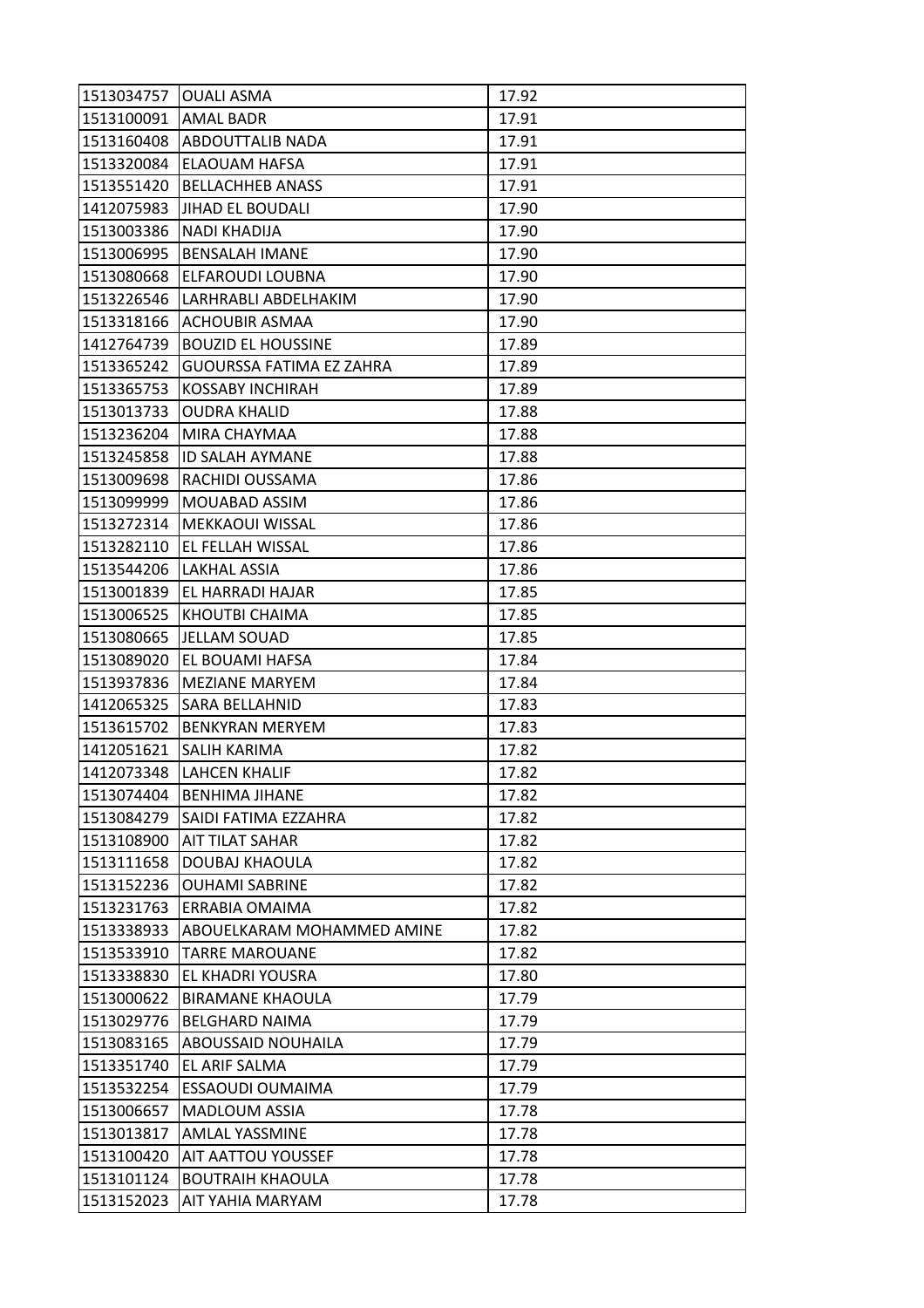|            | 1513231799 EL KADIRI SALMA  | 17.78 |
|------------|-----------------------------|-------|
| 1513233873 | <b>TISSIR ABDELHAK</b>      | 17.78 |
| 1513322062 | YASSINE IMANE               | 17.78 |
| 1512076736 | <b>BOUKELLA KARIM</b>       | 17.77 |
| 1513088993 | <b>MISELY OUSSAMA</b>       | 17.77 |
| 1513856220 | <b>BOUAYAD LAMYAE</b>       | 17.77 |
| 1513024819 | <b>BENHYA ZAKARIA</b>       | 17.76 |
| 1513249616 | <b>NOMEIR MOHAMED</b>       | 17.76 |
| 1513250195 | <b>ELFAROUQY IMANE</b>      | 17.76 |
| 1513321122 | <b>SALOUH MALAK</b>         | 17.76 |
| 1513346090 | <b>DOUHAL AYMANE</b>        | 17.76 |
| 1513041938 | <b>SABER ZAKARIYAE</b>      | 17.75 |
| 1513099351 | AIT SOUABNI SALOUA          | 17.75 |
| 1513245876 | <b>SOUFIANI NADA</b>        | 17.75 |
| 1513352037 | <b>BENNANI ALI</b>          | 17.75 |
| 1513379143 | <b>SELMANI INTISSAR</b>     | 17.75 |
| 1513535827 | <b>AMAL ZAKARIA</b>         | 17.75 |
| 1513050076 | <b>BOULHILATE ZAKARIA</b>   | 17.74 |
| 1513322064 | YASSINE KAWTAR              | 17.74 |
| 1513552021 | <b>BACHGUAR IMANE</b>       | 17.74 |
| 1412085801 | <b>OUMAIMA CHATT</b>        | 17.73 |
| 1412242058 | <b>NSAIS TARIQ</b>          | 17.73 |
| 1412242801 | <b>ZAHIRA BOUCHOUIRAB</b>   | 17.73 |
| 1513020540 | <b>AIT ITTO ALI HASSNA</b>  | 17.72 |
| 1513293159 | <b>EL BOUCHIKHY ZINEB</b>   | 17.72 |
| 1513157265 | <b>ENNABBACH OMAR</b>       | 17.71 |
| 1513380434 | <b>RHAFLI SAFAA</b>         | 17.71 |
| 1513030253 | <b>ELLAOUZI AYOUB</b>       | 17.70 |
| 1513152134 | EL BANAOUI HANAA            | 17.70 |
| 1513231815 | <b>KSSILI SOUKAINA</b>      | 17.70 |
| 1513319240 | <b>LERRAJI JAAFAR</b>       | 17.68 |
| 1513365252 | <b>RABOUZY FATIMA ZAHRA</b> | 17.68 |
| 1513152182 | <b>BITAOUI CHAIM</b>        | 17.67 |
| 1513231553 | <b>BOUDHAIM IKRAM</b>       | 17.67 |
| 1513248160 | <b>TAHIRI IKRAM</b>         | 17.67 |
| 1513282386 | AIAL CHAIMAA                | 17.67 |
| 1513241633 | BENKHARCHACHE IMANE         | 17.66 |
| 1513006534 | YASSINE HASNA               | 17.65 |
| 1513007398 | <b>ZANIFI ANIS</b>          | 17.65 |
| 1513034270 | <b>BAAKILI ANAS</b>         | 17.65 |
| 1513088479 | CHAHBALANI SOUMIA           | 17.65 |
| 1513199546 | LAHKIM AYOUB                | 17.65 |
| 1513337615 | EL MAZANI MARIAM            | 17.65 |
| 1513338894 | <b>SOUILHI CHAIMAE</b>      | 17.65 |
| 1412006447 | ELOUADI AMAL                | 17.64 |
| 1513013880 | ALAOUI BOUJARFAOUI HOUDA    | 17.64 |
| 1513099140 | <b>EL BOUHALI ANASSE</b>    | 17.64 |
| 1513152360 | <b>CHEGRAOUI IMANE</b>      | 17.64 |
| 1513245651 | AKOUDAD IKRAM               | 17.64 |
| 1513068340 | <b>BELLAKHIAL HANAN</b>     | 17.63 |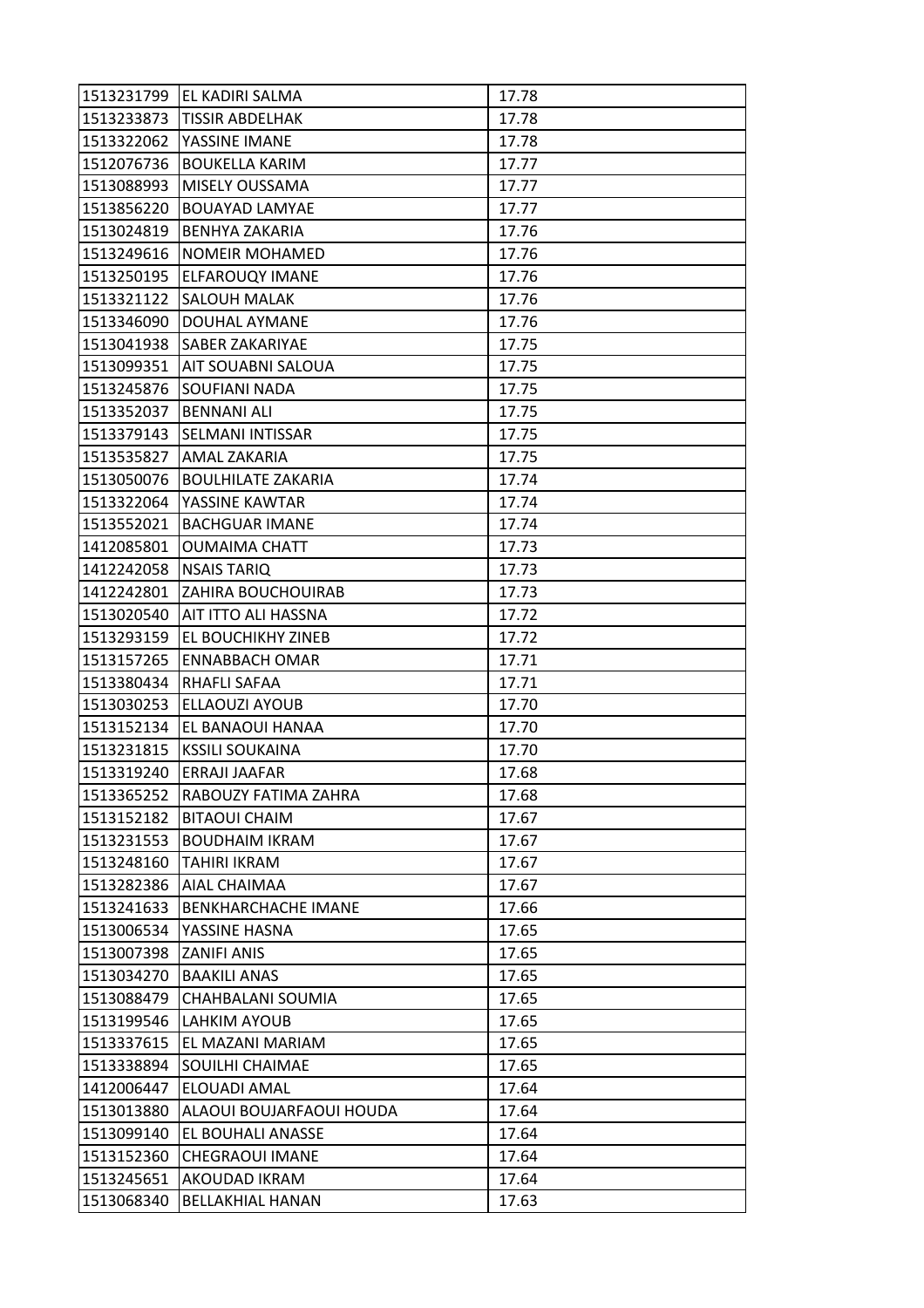|            | 1513351771 EL ARIF SOUMAYA       | 17.63 |
|------------|----------------------------------|-------|
|            | 1512004735   HARIRI ASMA         | 17.62 |
|            | 1513006695   FOUAD MOHAMED AMINE | 17.62 |
| 1513007367 | <b>AIT HAJI RIHAB</b>            | 17.62 |
| 1513050893 | EDDAOUDI SAMAH                   | 17.62 |
| 1513074496 | MOUTAOUAKIL SALAH ED DINE        | 17.62 |
| 1513152605 | <b>TATAOUI FOUZIA</b>            | 17.62 |
| 1513199983 | ELMORJANI SALMA                  | 17.62 |
| 1513551440 | <b>CHEMAOU MOUAD</b>             | 17.62 |
| 1513552390 | <b>EL AROUSSI BALSAM</b>         | 17.62 |
| 1513777400 | <b>BOUGAMZA IMANE</b>            | 17.62 |
| 1513014998 | <b>INEKIDENE ANAS</b>            | 17.61 |
| 1513032792 | <b>MEGHRAOUI KHADIJA</b>         | 17.61 |
| 1513157228 | <b>ARHAZAF YASSINE</b>           | 17.61 |
| 1412065947 | <b>MERIAME LAMKAISSI</b>         | 17.60 |
|            | 1513803357 ELKOUR SAFAE          | 17.60 |
| 1512280290 | <b>EL GOURIANI AYOUB</b>         | 17.59 |
| 1513098894 | <b>GOUJDAMI NADA</b>             | 17.59 |
| 1513282303 | <b>ROSSAFI IMANE</b>             | 17.59 |
| 1513939283 | <b>NAMIR OUMAIMA</b>             | 17.59 |
|            | 1513033415 EL KHAYAT HOUDA       | 17.58 |
| 1513048867 | ASFIRI IMANE                     | 17.58 |
| 1513095960 | <b>AIT RAHOU NOURA</b>           | 17.58 |
| 1513621003 | <b>ZOUINE ZAKARIA</b>            | 17.58 |
|            | 1412324208 BAYED YASMINE         | 17.57 |
| 1513002242 | <b>TRAIBICH SOUKAINA</b>         | 17.57 |
| 1513006535 | <b>ZEKHNINI AYOUB</b>            | 17.57 |
| 1513101391 | MACHROU FATIMA EZZAHRAA          | 17.57 |
| 1513081072 | <b>TOUHAFI KHALILA</b>           | 17.55 |
| 1513098751 | <b>OURAHAY IMENE</b>             | 17.55 |
| 1513152227 | <b>BENHESSOU ADENE</b>           | 17.55 |
| 1513552601 | <b>CHAKOURI IMANE</b>            | 17.55 |
| 1513006680 | <b>ABERANE ADNANE</b>            | 17.54 |
| 1513080672 | <b>BENBADRYEF NORA</b>           | 17.54 |
| 1513100623 | ABOUZZOUHOUR JIHANE              | 17.54 |
| 1513226615 | <b>SAHEL IMANE</b>               | 17.54 |
| 1513290781 | <b>SEHBAOUI JA FAR</b>           | 17.54 |
| 1513344722 | <b>BAKR IMAD</b>                 | 17.54 |
| 1513364230 | <b>FADILI DOUNIA</b>             | 17.54 |
| 1513526095 | <b>ASSAB AYOUB</b>               | 17.54 |
| 1512076400 | <b>ID EL MOURID ASMA</b>         | 17.53 |
| 1513000876 | <b>HAFIDI AMINE</b>              | 17.53 |
| 1513018336 | <b>CHAKRI SOUKAYNA</b>           | 17.53 |
| 1513099031 | EL KARNIGHI OUSSAMA              | 17.53 |
| 1513152611 | EL ADRAOUI AACIM                 | 17.53 |
| 1513231606 | <b>ALLOUCHE KENZA</b>            | 17.53 |
| 1412294456 | <b>ARABI MOHAMED AMINE</b>       | 17.52 |
| 1513081077 | ELAMRANI FATIMA EZZAHRA          | 17.52 |
| 1513100804 | MOUAHHIDI KHAOULA                | 17.52 |
| 1513160439 | <b>FARHI JALAL</b>               | 17.52 |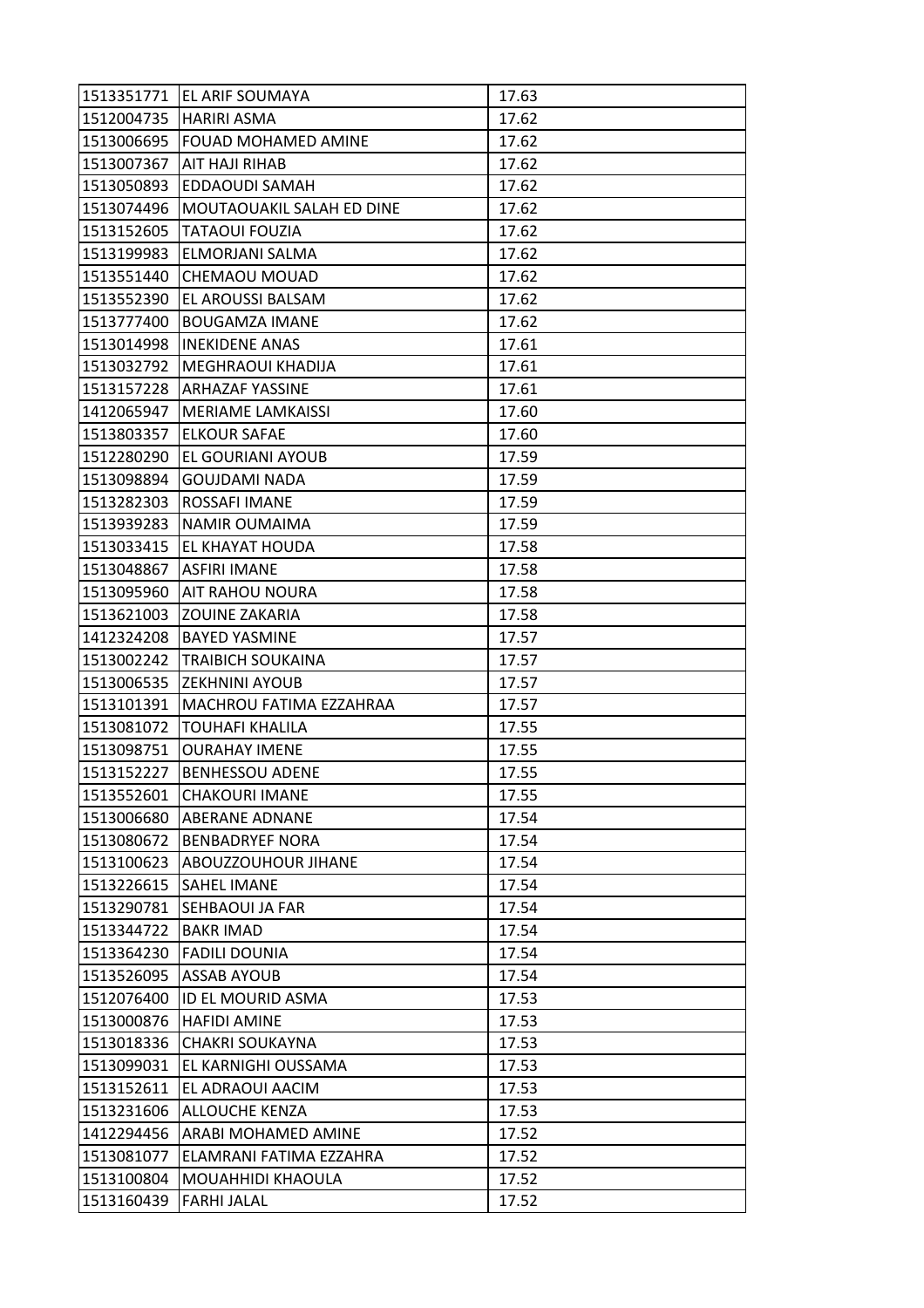|                       | 1513193821 DERAAOUI FATIMA  | 17.52 |
|-----------------------|-----------------------------|-------|
| 1513282054            | <b>FIKRI IMANE</b>          | 17.52 |
| 1513346579            | <b>HEZZATE NAWAL</b>        | 17.52 |
| 1513374237            | <b>ZIDI KHAOULA</b>         | 17.52 |
| 1513049993            | ANZID MANINA                | 17.51 |
| 1412071122 SALIH ASMA |                             | 17.50 |
| 1512282580            | <b>NACHIT SOUKAINA</b>      | 17.50 |
| 1513076123            | <b>ZEMRANI SARAH</b>        | 17.50 |
| 1513093162            | <b>ATANANE HAYAT</b>        | 17.50 |
| 1513006341            | <b>AHRA ELMEHDI</b>         | 17.49 |
| 1513068123            | <b>TRACHI ZAKARIA</b>       | 17.49 |
| 1513152093            | BA RAZZOUK NORA             | 17.49 |
| 1513279297            | <b>SELLOUM CHAYMA</b>       | 17.49 |
| 1513290928            | <b>BAJJOU LOUBNA</b>        | 17.49 |
| 1512335767            | <b>ELMOUNTASIR OMAYMA</b>   | 17.48 |
| 1513111653            | EL OMARI OUMAYMA            | 17.48 |
| 1513549272            | <b>MOUSSAIF MARIEM</b>      | 17.48 |
| 1412035455            | <b>CHABBOUBA IKRAM</b>      | 17.47 |
| 1412077326            | <b>ASSAR BOUYABRI</b>       | 17.47 |
| 1412098698            | EL BAHHARI OUMAIMA          | 17.47 |
| 1513024699            | MGHIMIMA NAJOUA             | 17.47 |
| 1513029088            | <b>RACHID MOHAMED</b>       | 17.47 |
| 1513082254            | <b>SOUABNI KHAOULA</b>      | 17.47 |
| 1412357260            | <b>AROUHAL ASMAA</b>        | 17.46 |
| 1513007014            | <b>TALEB ILIAS</b>          | 17.46 |
| 1513014366            | <b>ER RABITI BADR</b>       | 17.46 |
| 1513111655            | KHANAOUCHI FADWA            | 17.46 |
| 1513238061            | <b>BOUCANNA SOUHAIL</b>     | 17.46 |
| 1513378660            | AITLHAJ MHAND ROKAYA        | 17.46 |
| 1412089200            | <b>HIBA CHAOUI</b>          | 17.45 |
| 1513031424            | <b>AGOUJJIM YASSINE</b>     | 17.45 |
| 1513076116            | <b>BENLACHGAR ANAS</b>      | 17.45 |
| 1513080065            | <b>CHAFAI NARJICE</b>       | 17.45 |
| 1513098915            | <b>JALAL HIBA</b>           | 17.45 |
| 1513199523            | <b>KOURIMA YOUSSEF</b>      | 17.45 |
| 1513236074            | ELHALLIOUI KHADIJA          | 17.45 |
| 1513543332            | <b>DIOUCHI JIHAD</b>        | 17.45 |
| 1513004784            | ALHYAN ABDESSAMAD           | 17.43 |
| 1513080140            | <b>CHERRADI ANASS</b>       | 17.43 |
| 1513194055            | MAJJOUT HAMZA               | 17.43 |
| 1513281789            | <b>IMANI LOUBNA</b>         | 17.43 |
| 1513018250            | <b>HOUSTI LAHCEN</b>        | 17.42 |
| 1513282052            | <b>TAOUSSI SARA</b>         | 17.42 |
| 1513520670            | LAHEMRE MOHAMMED            | 17.42 |
| 1411028449            | <b>MAKHCHAN NORE-IDDINE</b> | 17.41 |
| 1513093249            | <b>ZAHID OUADIA</b>         | 17.41 |
| 1513098196            | NEQACH MOHAMED ELMEHDI      | 17.41 |
| 1513337633            | <b>MEDIANE BOUTAINA</b>     | 17.41 |
| 1513009432            | DAABOUB AISSAM              | 17.40 |
| 1513077358            | DARMAL SOUKAINA             | 17.40 |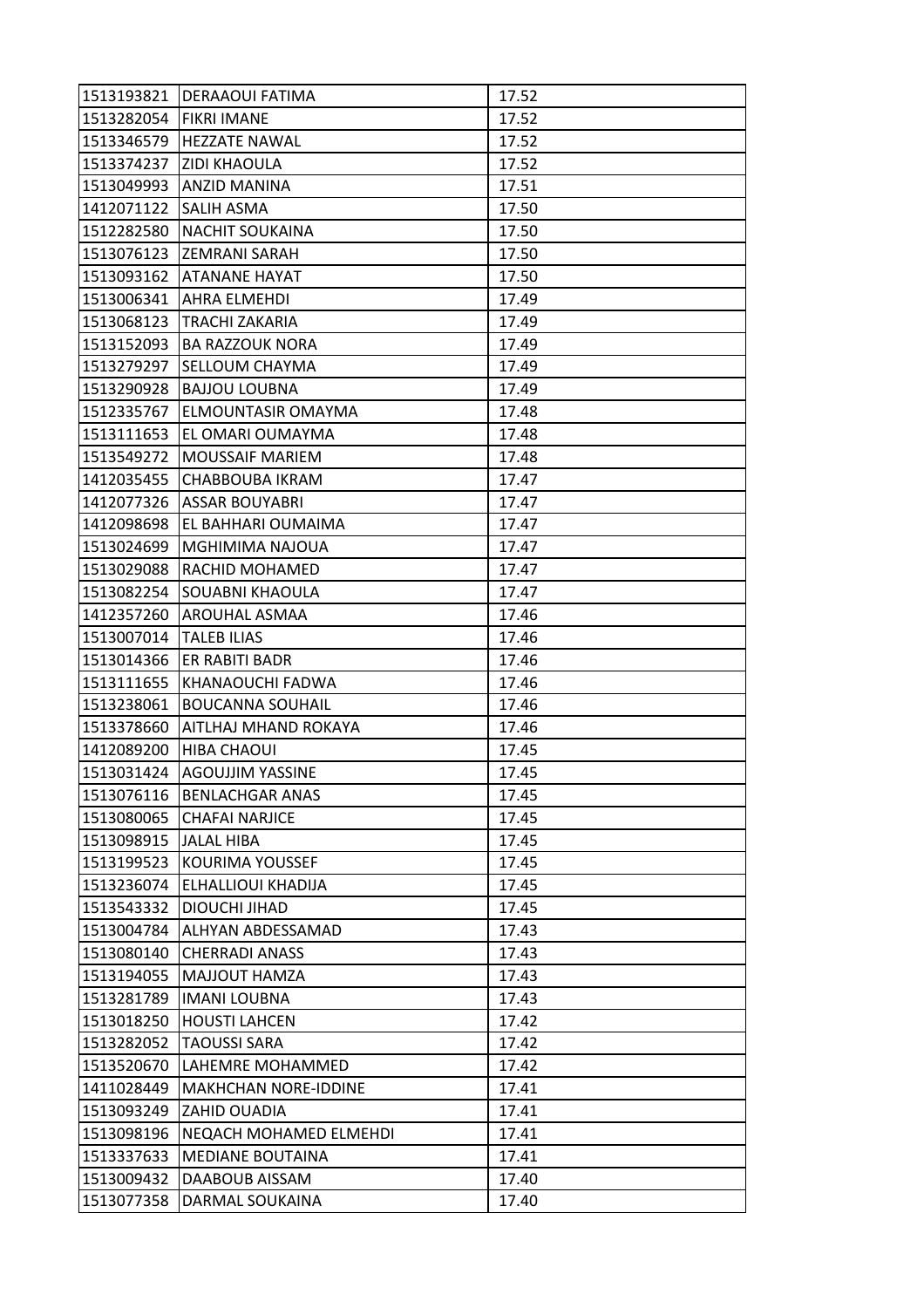| 1513088367 JANAH SARA |                                 | 17.40 |
|-----------------------|---------------------------------|-------|
|                       | 1513231581 AD SOULAYMANE        | 17.40 |
| 1513236167            | <b>ACHCHAB KARIMA</b>           | 17.40 |
| 1513282298            | <b>HAKIM RANIA</b>              | 17.40 |
| 1513100524            | <b>AIT BEN BOUAZZA KHADIJA</b>  | 17.39 |
| 1513109831            | <b>SMILY HIND</b>               | 17.39 |
| 1513015585            | <b>AMRI OUAFA</b>               | 17.38 |
| 1412389027            | <b>JATTIOUA ELMUSTAPHA</b>      | 17.37 |
| 1513016442            | <b>ACHAQ ABDERRAHIM</b>         | 17.37 |
| 1513100648            | <b>SMEYJ IMANE</b>              | 17.37 |
|                       | 1513332769 MNINOU BALSAM        | 17.37 |
| 1513552321            | <b>JAL MOUTAWAKIL SALMA</b>     | 17.37 |
| 1412936946            | DKAKI ABDERRAHIM                | 17.36 |
| 1513275184            | <b>ELMAJDOUB ASMAE</b>          | 17.36 |
| 1513338880            | <b>EYAME ISSAM</b>              | 17.36 |
|                       | 1513551796 NAOUI MOHAMED AYMANE | 17.36 |
| 1513684323            | <b>AFOURID IHAB</b>             | 17.36 |
| 1412842975            | <b>MAADANE FATIMA-ZOHRA</b>     | 17.35 |
| 1513379041            | <b>KHACHANE MERYEM</b>          | 17.35 |
| 1513552346            | <b>TAIBI SALWA</b>              | 17.35 |
|                       | 1412081145 ASMAE HADDAD         | 17.34 |
| 1513007369            | <b>OUZINE SARA</b>              | 17.34 |
| 1513152402            | <b>BOUALAOUI IMANE</b>          | 17.34 |
| 1513359311            | BOUCHBIH CHAIMAA                | 17.34 |
| 1513605814            | KACH KACH NAJOUA                | 17.34 |
| 1513009461            | <b>KHADII SARA</b>              | 17.33 |
| 1513013737            | <b>BASBOUS AABIR</b>            | 17.33 |
| 1513036920            | <b>ALFIDI JAMILA</b>            | 17.33 |
| 1513245341            | <b>GAHMA WAFAE</b>              | 17.33 |
| 1513249642            | <b>AACHCHAK SANAA</b>           | 17.33 |
| 1513849170            | YAMINI SANAE                    | 17.33 |
| 1412033121            | <b>ACHRIH JAMAL</b>             | 17.32 |
| 1513016349            | <b>HAMMOU MARYEM</b>            | 17.32 |
| 1513031582            | EL MOUNTASIR FATIMA ZAHRA       | 17.32 |
| 1513605839            | <b>BOURASS NIZAR</b>            | 17.32 |
| 1412074203            | <b>ABDELAALI AIT SAGHIR</b>     | 17.30 |
| 1412089283            | <b>AMIRA BRIZE</b>              | 17.30 |
| 1513015994            | <b>OUBAHA BRAHIM</b>            | 17.30 |
| 1513022726            | <b>MOUHAGIR OUIAME</b>          | 17.30 |
| 1513777831            | <b>AMZIANE OUMAIMA</b>          | 17.30 |
| 1513019132            | JALLOUL FATIMA ZAHRA            | 17.29 |
| 1513099365            | EL MODAFAR KAOUTAR              | 17.29 |
| 1513276082            | <b>MISBAH YOUNESS</b>           | 17.29 |
| 1513354023            | KHAMOUCH ASMAE                  | 17.29 |
| 1513380556            | EL HADDANI ACHRAF               | 17.29 |
| 1513535433            | RAHMOUNI OMAR                   | 17.29 |
| 1513021876            | <b>ZENNOU NOREDINE</b>          | 17.28 |
| 1513098620            | <b>AIT LAZIZ ANASSE</b>         | 17.28 |
| 1411170463            | EL-ATBAOUI AYOUB                | 17.27 |
| 1513006300            | HACHAD HICHAM                   | 17.27 |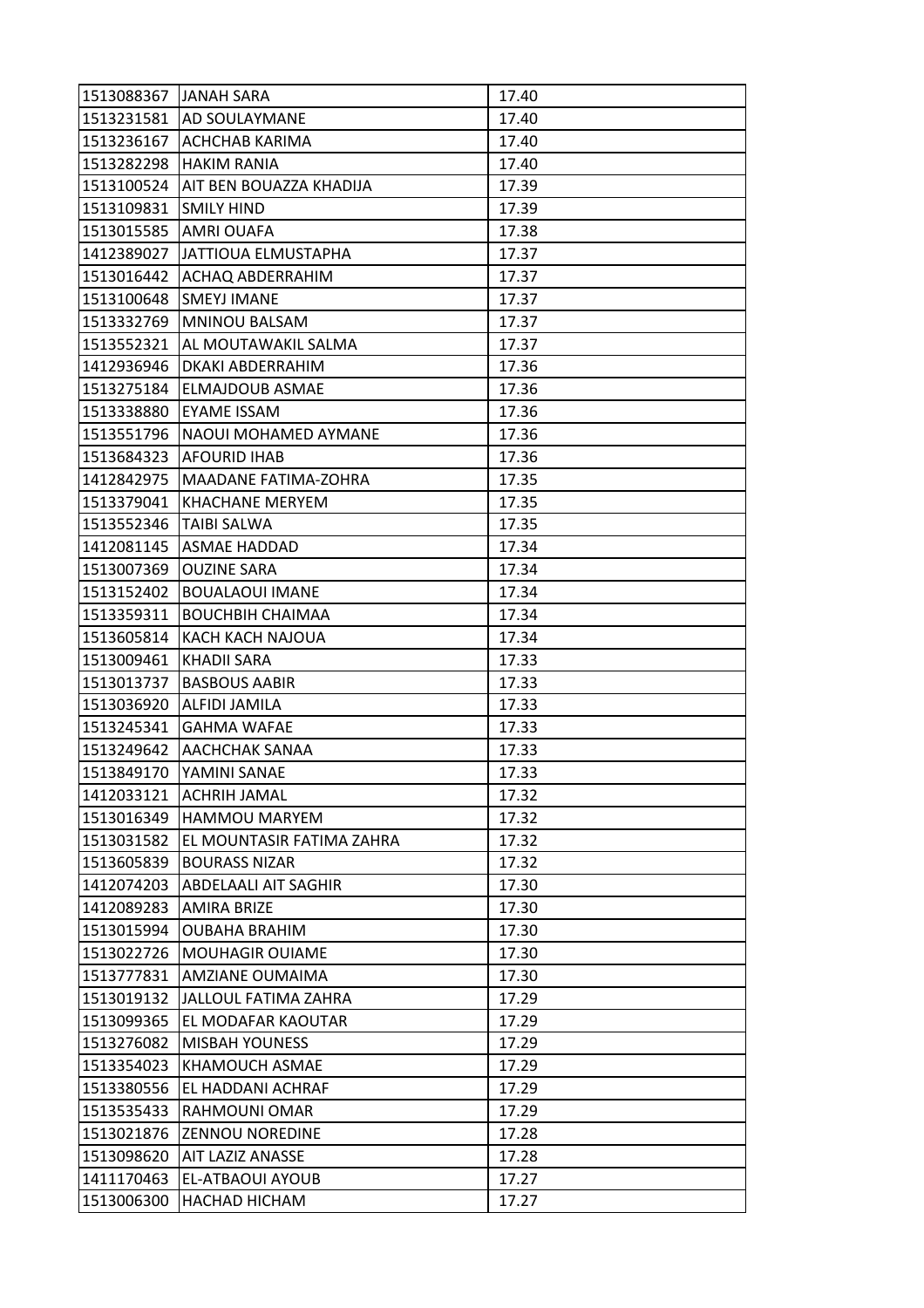|            | 1513100426   AIT BOURRYAL HANANE | 17.27 |
|------------|----------------------------------|-------|
| 1513345399 | <b>SHAILI OUMAIMA</b>            | 17.27 |
| 1513784255 | <b>HALLOU YASSER</b>             | 17.27 |
| 1513013736 | <b>SIMOUH NOUHAILA</b>           | 17.26 |
| 1513030818 | <b>RAOUI NASSIMA</b>             | 17.26 |
| 1513900161 | <b>DOUMIRI BADREDDINE</b>        | 17.26 |
| 1513027368 | <b>BOUJEBHA EL MEHDI</b>         | 17.25 |
| 1513114001 | <b>EL AROUSY HAYATE</b>          | 17.25 |
|            | 1513152213 LABRAIMI MERIEM       | 17.25 |
| 1513199537 | <b>NCIR BASSMA</b>               | 17.25 |
|            | 1513956214 ALHYANE YASMINE       | 17.25 |
| 1412033034 | <b>ALYOUSSI SAADIA</b>           | 17.24 |
| 1412073146 | SOUKAINA EL BARAGHI              | 17.24 |
| 1513083166 | <b>BELLAJI NOUHAILA</b>          | 17.24 |
| 1513099379 | <b>GHOUZRAF MERIEM</b>           | 17.24 |
|            | 1513272302 KAMAR RANIA           | 17.24 |
|            | 1412356452  BENYAHYA YOUSSEF     | 17.23 |
| 1512017029 | <b>CHENNAH IBRAHIM</b>           | 17.23 |
| 1513003182 | <b>MADFRI HAJAR</b>              | 17.23 |
| 1513009026 | <b>HMOUYI MOHAMED</b>            | 17.23 |
|            | 1513073449 LAKTIB LOUBNA         | 17.23 |
| 1412008034 | <b>AFFIF OMAIMA</b>              | 17.22 |
| 1513007020 | <b>AIT AQQA IMANE</b>            | 17.22 |
| 1513023634 | <b>BOUJRIH NOURA</b>             | 17.22 |
| 1513036747 | AKDIM ASMAA                      | 17.22 |
| 1513040876 | <b>BAIHAT MARYEM</b>             | 17.22 |
| 1513077460 | <b>ELACHBALI CHAIMA</b>          | 17.22 |
| 1513280645 | <b>ABDENNOURI FATIMA ZAHRA</b>   | 17.22 |
| 1513940739 | <b>SAKAT MOURAD</b>              | 17.22 |
| 1513950684 | <b>HEFHAF OUMAIMA</b>            | 17.22 |
| 1412160735 | <b>DALALI YASSINE</b>            | 17.21 |
| 1513036941 | <b>BOUTZOUA MOHAMED</b>          | 17.21 |
| 1513055771 | <b>ZAHRI ABDERRAHMANE</b>        | 17.21 |
| 1513077500 | <b>CHATTOU ZINEB</b>             | 17.21 |
| 1513081515 | MANSOUM AMAL                     | 17.21 |
| 1513098660 | <b>ELLABANE KENZA</b>            | 17.21 |
| 1513174026 | <b>MADAK SALMA</b>               | 17.21 |
| 1513228235 | <b>HAMOUCH FATIMA EZZAHRA</b>    | 17.21 |
| 1513345410 | OTMANI ZAKARIA                   | 17.21 |
| 1513357161 | <b>KHAIRATE KAWTAR</b>           | 17.21 |
| 1513551053 | <b>BAAMAL YASMINE</b>            | 17.21 |
| 1513900182 | <b>BIGHOUAB HASNA</b>            | 17.21 |
| 1412005551 | <b>OUBENALI NAIMA</b>            | 17.20 |
| 1412024304 | <b>BADRI BRAHIM</b>              | 17.20 |
| 1513009695 | <b>BOUKBOUT IBTISAM</b>          | 17.20 |
| 1513034827 | SAID MOHAMED                     | 17.20 |
| 1513084344 | <b>ELBYOUZI ELBATOUL</b>         | 17.20 |
| 1513086619 | <b>MRABTI CHAIMA</b>             | 17.20 |
| 1513280041 | <b>TAKHIM ABDELJALIL</b>         | 17.20 |
| 1513049706 | EL OUARRAK AYMAN                 | 17.18 |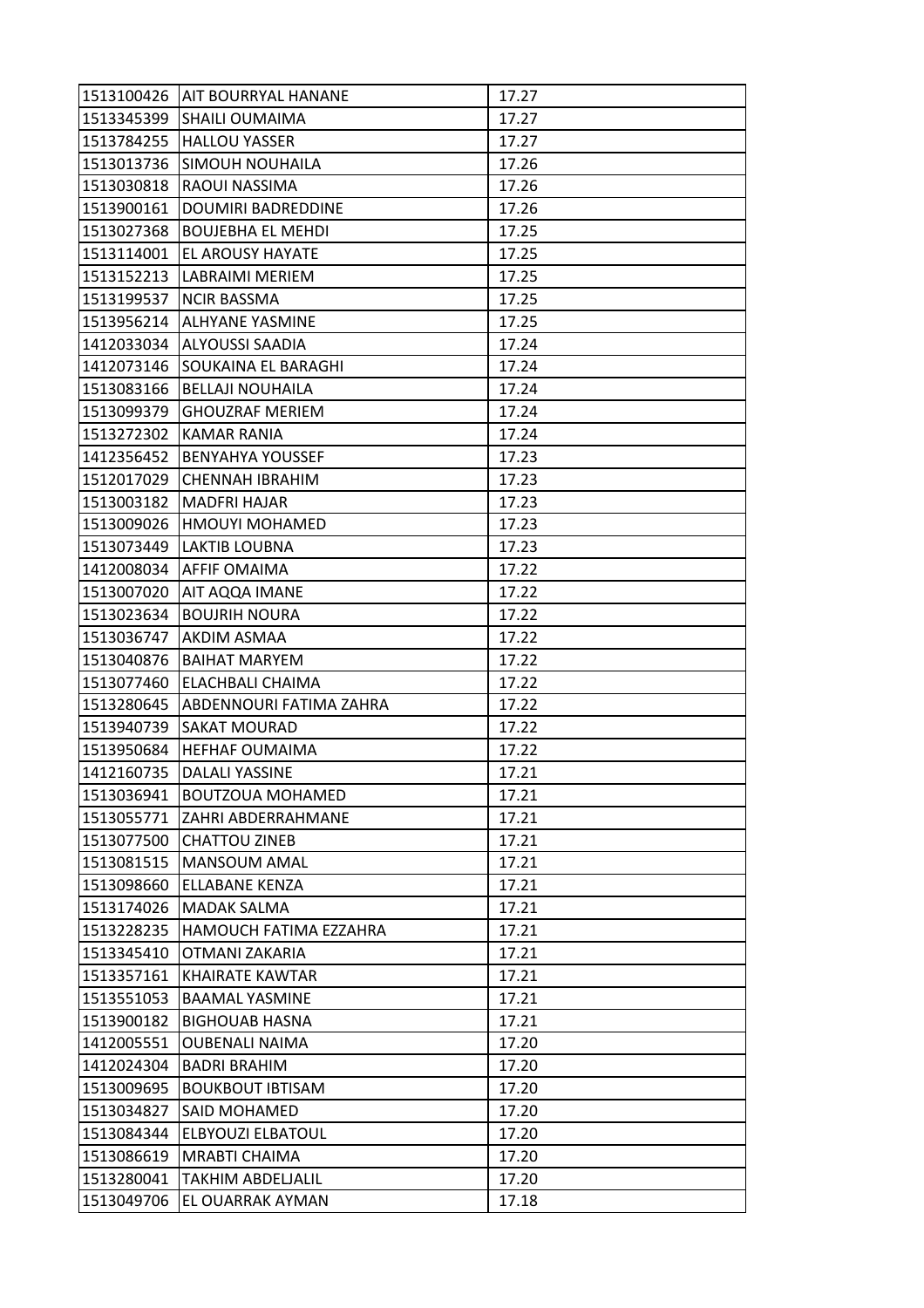|            | 1513380110   EL MANSOURI ANOUAR | 17.18 |
|------------|---------------------------------|-------|
| 1513520802 | <b>EL HAJJAM IKRAM</b>          | 17.18 |
| 1513776856 | <b>DERQAOUI ABIR</b>            | 17.18 |
| 1512236285 | YOUSSEF ABID                    | 17.17 |
| 1513023962 | <b>FATIHI RAYHANA</b>           | 17.17 |
| 1513040839 | <b>BOUJAYA MOHAMED</b>          | 17.17 |
| 1513055822 | <b>EL GHAZOUANI ILHAM</b>       | 17.17 |
| 1513100181 | <b>BERAOUD YASSINE</b>          | 17.17 |
| 1513245712 | LAHKIM AHMED AMINE              | 17.17 |
| 1513333271 | <b>MAKARE YASSINE</b>           | 17.17 |
| 1513709023 | <b>LAAROUSSI SARA</b>           | 17.17 |
| 1513074514 | RACHYQ HALIMA                   | 17.16 |
| 1513099698 | KABBADJ SALAMA                  | 17.16 |
| 1513607265 | <b>EL GHALI MOHAMED</b>         | 17.16 |
| 1513229630 | <b>EL OUAHLI NOURA</b>          | 17.15 |
| 1513338262 | <b>TELHA HAMZA</b>              | 17.15 |
| 1513943550 | <b>KASMI WALID</b>              | 17.15 |
| 1513005804 | ALAYOUD MOHAMED                 | 17.14 |
| 1513017065 | <b>AMRIJ SOUFIYANE</b>          | 17.14 |
| 1513040858 | <b>TEZNINE AYOUB</b>            | 17.14 |
| 1513098740 | <b>BARHDADI MERYEM</b>          | 17.14 |
| 1513100557 | TAFACHNAOUI MERYEM              | 17.14 |
| 1513112430 | <b>MROUNA ISMAIL</b>            | 17.14 |
| 1513174299 | AGOUJIL WALID                   | 17.14 |
| 1513553002 | OFQUIR ADIL                     | 17.14 |
| 1513704027 | <b>BOUZIYANE REDA</b>           | 17.14 |
| 1513758367 | <b>BOUMLIK YOUSSEF</b>          | 17.14 |
| 1513957090 | <b>TOUAB SAMIA</b>              | 17.14 |
| 1412035160 | <b>ELGHAIDI HAJAR</b>           | 17.13 |
| 1513158987 | ELKABBOURI ACHRAF               | 17.13 |
| 1513395920 | <b>FAIQ GHIZLANE</b>            | 17.13 |
| 1412321262 | <b>IHSANE MOHAMED AMINE</b>     | 17.12 |
| 1513227557 | <b>BOUHLAL NOUHAILA</b>         | 17.12 |
| 1513333258 | AKESSAD MOHAMED                 | 17.12 |
| 1513006246 | <b>ACHOUKHANE RIDA</b>          | 17.11 |
| 1513009694 | ELHADAD IBTISSAME               | 17.11 |
| 1513033728 | CHRAA SALMA                     | 17.11 |
| 1513068688 | <b>SHAIT KHALID</b>             | 17.11 |
| 1513098681 | AKROUMI HAJAR                   | 17.11 |
| 1513355046 | <b>ZAHID KHADIJA</b>            | 17.11 |
| 1412025881 | EL-AZHAR ABDELMAJID             | 17.10 |
| 1412028851 | <b>BALAOUAD HAJAR</b>           | 17.10 |
| 1513004683 | <b>MAHIR FATIMA ZAHRA</b>       | 17.10 |
| 1513007835 | <b>OUTCOUMIT HAJAR</b>          | 17.10 |
| 1513019153 | EL BOUJBAOUI MOUNIB             | 17.10 |
| 1513041475 | <b>ERRAMI ADIL</b>              | 17.10 |
| 1513100807 | <b>MOURCHAID CHADI</b>          | 17.10 |
| 1513236106 | <b>HAKIK AHLAM</b>              | 17.10 |
| 1513277506 | <b>FALOUHI SARA</b>             | 17.10 |
| 1513337646 | <b>MANSOUR SOUKAINA</b>         | 17.10 |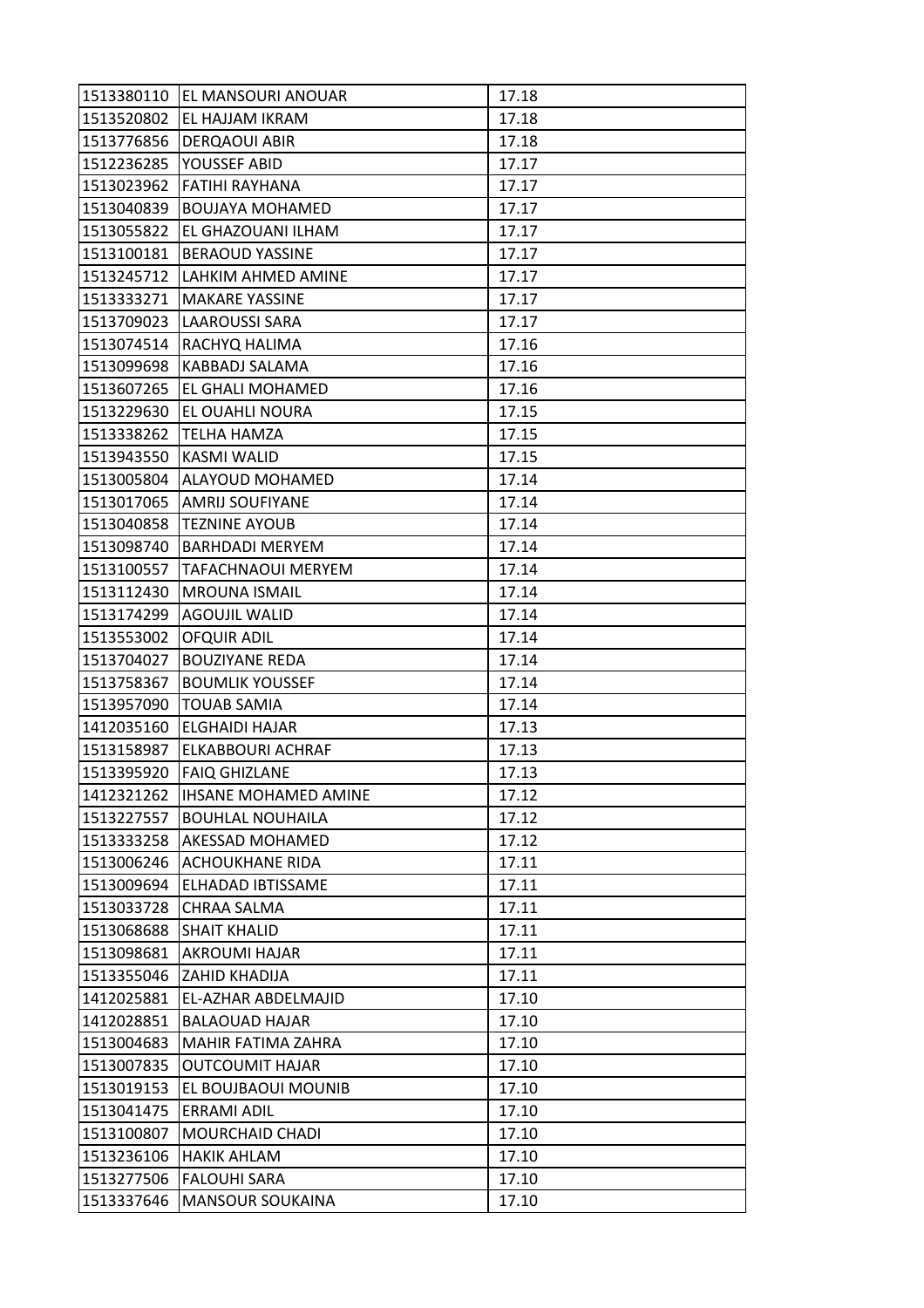|            | 1513900153 SADIK RANIYA         | 17.10 |
|------------|---------------------------------|-------|
| 1412030552 | <b>EL MEKH NOUHAILA</b>         | 17.09 |
| 1513006986 | <b>TAGOULLA LAMYA</b>           | 17.09 |
| 1513030864 | <b>ADDIOUI HASNAE</b>           | 17.09 |
| 1513031486 | DAFALI MARIAM                   | 17.09 |
| 1513068243 | <b>AIT LAFQIH MOHAMED AMINE</b> | 17.09 |
| 1513231972 | RAKKAA REDA                     | 17.09 |
| 1513243144 | lENNAYA ASMA                    | 17.09 |
| 1513340404 | <b>HAMER TAHAR</b>              | 17.09 |
| 1513352103 | <b>LOUSOURE TAHA</b>            | 17.09 |
| 1412253369 | <b>SAID EL MOTAOUAKKEL</b>      | 17.08 |
| 1513007036 | MOUSSAID OUMAIMA                | 17.08 |
| 1513020348 | RIFAI KAMAL                     | 17.08 |
| 1513100143 | <b>FARAZDAG MAJDOULINE</b>      | 17.08 |
| 1513174130 | <b>EZZAHRAOUY HAFSAA</b>        | 17.08 |
| 1513873964 | <b>ZERRIF HAJAR</b>             | 17.08 |
| 1513004523 | <b>AAZZA SAMAH</b>              | 17.07 |
| 1513014251 | <b>SAADI ZAINA</b>              | 17.07 |
| 1513111639 | <b>HANNAD OUSSAMA</b>           | 17.07 |
| 1513160392 | EZZAHID SALAH EDDINE            | 17.07 |
| 1513160509 | <b>EL JADID MOHAMED AMINE</b>   | 17.07 |
| 1513272024 | NFAOUI KHAOULA                  | 17.07 |
| 1513332742 | <b>HASNAOUI CHAIMAA</b>         | 17.07 |
| 1513380754 | EL MAJDOULY MOHAMMED AMINE      | 17.07 |
| 1513006692 | <b>BOUKHRISSE MARYA</b>         | 17.05 |
| 1513006990 | <b>ZEROUALI WISSAL</b>          | 17.05 |
| 1513009508 | <b>EL YACOUBI MOUAD</b>         | 17.05 |
| 1513017135 | <b>AIT SSI SANA</b>             | 17.05 |
| 1513066063 | RAKIZ AISSAM                    | 17.05 |
| 1513080128 | EL ADIB OUMAYMA                 | 17.05 |
| 1513088889 | <b>MERBOUHI IMANE</b>           | 17.05 |
| 1513279338 | <b>CHEDDAD IMANE</b>            | 17.05 |
| 1513321775 | MOUMADAH MARWAN                 | 17.05 |
| 1513368919 | <b>ELHOU MARIYAM</b>            | 17.05 |
| 1412001775 | ELLOUZI FATIMA                  | 17.04 |
| 1412242754 | KAOUTAR ELFANI                  | 17.04 |
| 1513034677 | <b>OUZBAIR ZOHRA</b>            | 17.04 |
| 1513036071 | <b>AYOUB M BAREK</b>            | 17.04 |
| 1513084461 | <b>AIT ELFAQIR SARA</b>         | 17.04 |
| 1513088432 | <b>ELGOUZ SAMIA</b>             | 17.04 |
| 1513199513 | LEKBAB MOUNIA                   | 17.04 |
| 1513366901 | <b>OUZIAL RACHID</b>            | 17.04 |
| 1513380558 | <b>CHERGAOUI EL MEHDI</b>       | 17.04 |
| 1513034023 | <b>CHAACHAI YOUSSEF</b>         | 17.03 |
| 1513100056 | <b>ATIK YOUNESS</b>             | 17.03 |
| 1513338840 | NABILI KENZA                    | 17.03 |
| 1412363794 | ALAOUI FATIMA-ZAHRA             | 17.02 |
| 1513004260 | <b>MESSAOUDI HANANE</b>         | 17.02 |
| 1513023972 | <b>IMAM TAREK</b>               | 17.02 |
| 1513282271 | NAJAH OUMAIMA                   | 17.02 |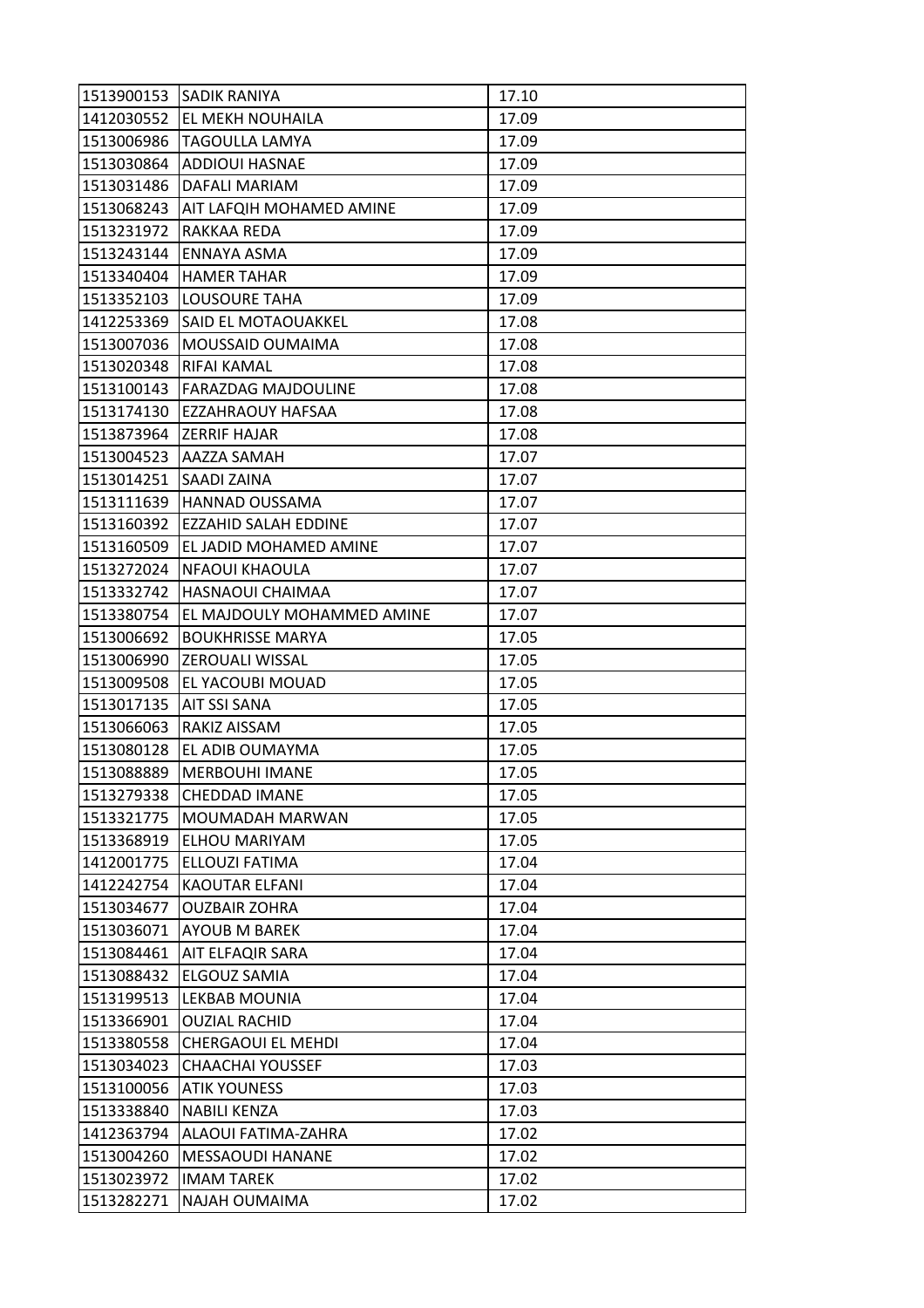|            | 1513536717   LAARAICH DALILA   | 17.02 |
|------------|--------------------------------|-------|
|            | 1513900188 AHRBIL FATIMA ZAHRA | 17.02 |
| 1513035529 | ABENNAY ELHOUCINE              | 17.01 |
| 1513055759 | EL HAR ILHAM                   | 17.01 |
| 1513231800 | <b>RJAFALLAH RIM</b>           | 17.01 |
| 1513338027 | <b>ANIF RHITA</b>              | 17.01 |
| 1513365283 | <b>AZZAOUI SOUKAINA</b>        | 17.01 |
| 1513607297 | <b>BAKKACHE ACHRAF</b>         | 17.01 |
| 1513684151 | <b>EL GHARAS SALMA</b>         | 17.01 |
| 1513777401 | <b>EL MIDAOUI YOUSSRA</b>      | 17.01 |
| 1412020809 | <b>EL-KOURD LATIFA</b>         | 17.00 |
| 1513017272 | <b>FIKRI ASMA</b>              | 17.00 |
| 1513021907 | <b>BOUHLALI NOAMAN</b>         | 17.00 |
| 1513050899 | <b>BENAMRI CHAIMAE</b>         | 17.00 |
|            | 1513345275 LAKIM KENZA         | 17.00 |
| 1513354917 | <b>BENHAIMER ANASS</b>         | 17.00 |
| 1412030538 | <b>BAKOUD YASSINE</b>          | 16.99 |
| 1412098486 | <b>ANAS ENNAQACH</b>           | 16.99 |
| 1513007028 | <b>EL MAAROUFI ALI</b>         | 16.99 |
| 1513048826 | EL ALAOUI AHMED                | 16.99 |
| 1513050875 | <b>BOUNJOUA CHAIMAE</b>        | 16.99 |
| 1513088426 | <b>ABOUTARIK HAJAR</b>         | 16.99 |
| 1513099057 | YAZALI MOHAMED AMINE           | 16.99 |
| 1513162595 | <b>ENAIME HAMZA</b>            | 16.99 |
| 1513343424 | MAGHA YOUNES                   | 16.99 |
| 1513871467 | <b>DKHISSI CHAYMAE</b>         | 16.99 |
| 1513957402 | EL MAAQILI YOUNES              | 16.99 |
| 1412070340 | <b>ABDELKODOUS BOUHLAL</b>     | 16.98 |
| 1513041511 | <b>ABDOU MOHAMMED</b>          | 16.98 |
| 1513098133 | <b>KHEZOU MOUSTAPHA</b>        | 16.98 |
| 1513098635 | <b>MOUNIR RAJAE</b>            | 16.98 |
| 1513100587 | LAHLALI ABDESSAMAD             | 16.98 |
| 1513160332 | <b>BOUTKHAMT NADIA</b>         | 16.98 |
| 1513290962 | <b>EDDARIF ROMAISSAA</b>       | 16.98 |
| 1513350353 | <b>MERSOUL AMAL</b>            | 16.98 |
| 1513624864 | <b>HAIMOUD MERYEM</b>          | 16.98 |
| 1412398912 | <b>MOUAFIK IDRISSI RANIA</b>   | 16.97 |
| 1513282225 | EL ZIRANI IBTISSAM             | 16.97 |
| 1513291725 | <b>TOUAHRI IHSSANE</b>         | 16.97 |
| 1513544150 | MANTOURAN MERYEM               | 16.97 |
| 1513015932 | <b>ACHNID ABDALLAH</b>         | 16.96 |
| 1513031514 | <b>EDDEFLI OUMAIMA</b>         | 16.96 |
| 1513100626 | <b>AIT WAKRIM MARYEM</b>       | 16.96 |
| 1513241896 | <b>KHZAMI ELGHALIA</b>         | 16.96 |
| 1513051178 | <b>ASSIL HAJAR</b>             | 16.95 |
| 1513068669 | AHZAB CHAYMAE                  | 16.95 |
| 1513111633 | TAIMOUR MEHDI                  | 16.95 |
| 1513276018 | <b>HAIDAR RAJAA</b>            | 16.95 |
| 1513338935 | <b>RAS OMAR</b>                | 16.95 |
| 1513374235 | EL OUSFOUR SAFAA               | 16.95 |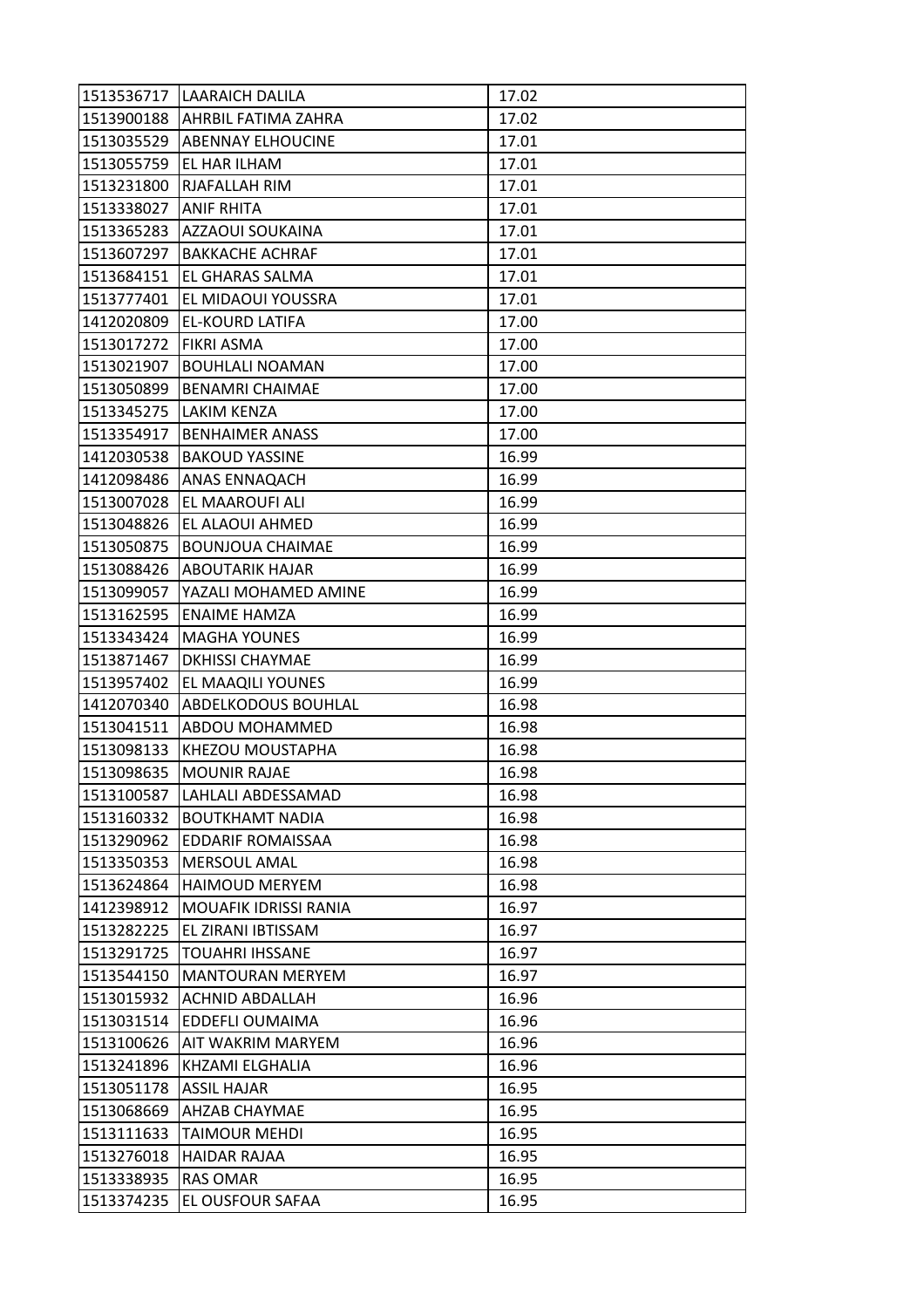| 1513380720 | MAMRI IMANE                  | 16.95 |
|------------|------------------------------|-------|
|            | 1412552997   NAFISSA KASMI   | 16.93 |
| 1513007054 | <b>EL HAROUAQ SAAD</b>       | 16.93 |
| 1513084959 | <b>SUITA MAROUA</b>          | 16.93 |
| 1513099361 | JEL KAOUN MOHAMED            | 16.93 |
| 1513164445 | <b>SAMY MERIEM</b>           | 16.93 |
| 1513288294 | <b>FAROUQ FATIMA EZZAHRA</b> | 16.93 |
| 1513380348 | <b>NOUIBI CHAIMAA</b>        | 16.93 |
| 1513551658 | <b>OUNANI ILHAM</b>          | 16.93 |
| 1412013502 | DAHMOUN LAHCEN               | 16.92 |
| 1412015822 | <b>DEMRANE FARID</b>         | 16.92 |
| 1513099124 | <b>BOUTABA MOHAMED AMINE</b> | 16.92 |
| 1513939101 | KHOULANE MOHAMED             | 16.92 |
| 1412276994 | AZKOUR FATIMA-EZZAHRA        | 16.91 |
| 1513006752 | <b>BELGHITI SOUFIANE</b>     | 16.91 |
| 1513086201 | <b>BOUCHAIB SAID</b>         | 16.91 |
| 1513099387 | <b>BOUAIDA HAMZA</b>         | 16.91 |
| 1513100442 | <b>QUIOUCH IBTISSAM</b>      | 16.91 |
| 1513231845 | <b>HAMDANI BOUTAINA</b>      | 16.91 |
| 1513280129 | <b>ENNOUHI CHAIMAA</b>       | 16.91 |
| 1513282314 | <b>QOZAIBRE MOUAD</b>        | 16.91 |
| 1513016922 | <b>AHAJGOUN AYYOUB</b>       | 16.90 |
| 1513099979 | EL KANSOULI OUMAIMA          | 16.90 |
| 1513160413 | MACHACH MERYEM               | 16.90 |
| 1513338552 | MAHJOUBI AYMANE              | 16.90 |
| 1513345631 | <b>IGHAJD JIHANE</b>         | 16.90 |
| 1513365300 | RAFIK OUMAIMA                | 16.90 |
| 1513776046 | <b>HAMDA YOUSSEF</b>         | 16.90 |
| 1513854691 | <b>ARSIFI HAJAR</b>          | 16.90 |
| 1513957250 | <b>JOHRI NIZAR</b>           | 16.90 |
| 1412077331 | <b>SOUKAINA MAKBOUL</b>      | 16.89 |
| 1513007385 | <b>OUKERROU MOUAAD</b>       | 16.89 |
| 1513009036 | <b>BENCHLIH RACHIDA</b>      | 16.89 |
| 1513065436 | <b>ELFATIMI OIFA</b>         | 16.89 |
| 1513160365 | <b>OUHACHET MERYEM</b>       | 16.89 |
| 1513232683 | KAOUSSI ABDELGHANI           | 16.89 |
| 1513355296 | <b>FNOUNI SARA</b>           | 16.89 |
| 1513364204 | <b>HAJJA SARA</b>            | 16.89 |
| 1412342839 | <b>FOURJI ZINEB</b>          | 16.88 |
| 1513029493 | <b>GOURTI MARIEM</b>         | 16.88 |
| 1513149771 | MOUZOUN KAOUTAR              | 16.88 |
| 1513249708 | <b>AGOUGIL AYOUB</b>         | 16.88 |
| 1513282533 | <b>BOUCHTAOUI IMANE</b>      | 16.88 |
| 1513288292 | <b>ATTOUBI HAJAR</b>         | 16.88 |
| 1513336626 | <b>MASSALI SALMA</b>         | 16.88 |
| 1513353402 | <b>NAHID ISMAIL</b>          | 16.88 |
| 1513378479 | <b>HASNAE ZAHIM</b>          | 16.88 |
| 1513777448 | <b>BENSLIMANE KHAOULA</b>    | 16.88 |
| 1412053279 | <b>BOUTAKRIDA LOUBNA</b>     | 16.87 |
| 1513005186 | EL HILALI OUSAMA             | 16.87 |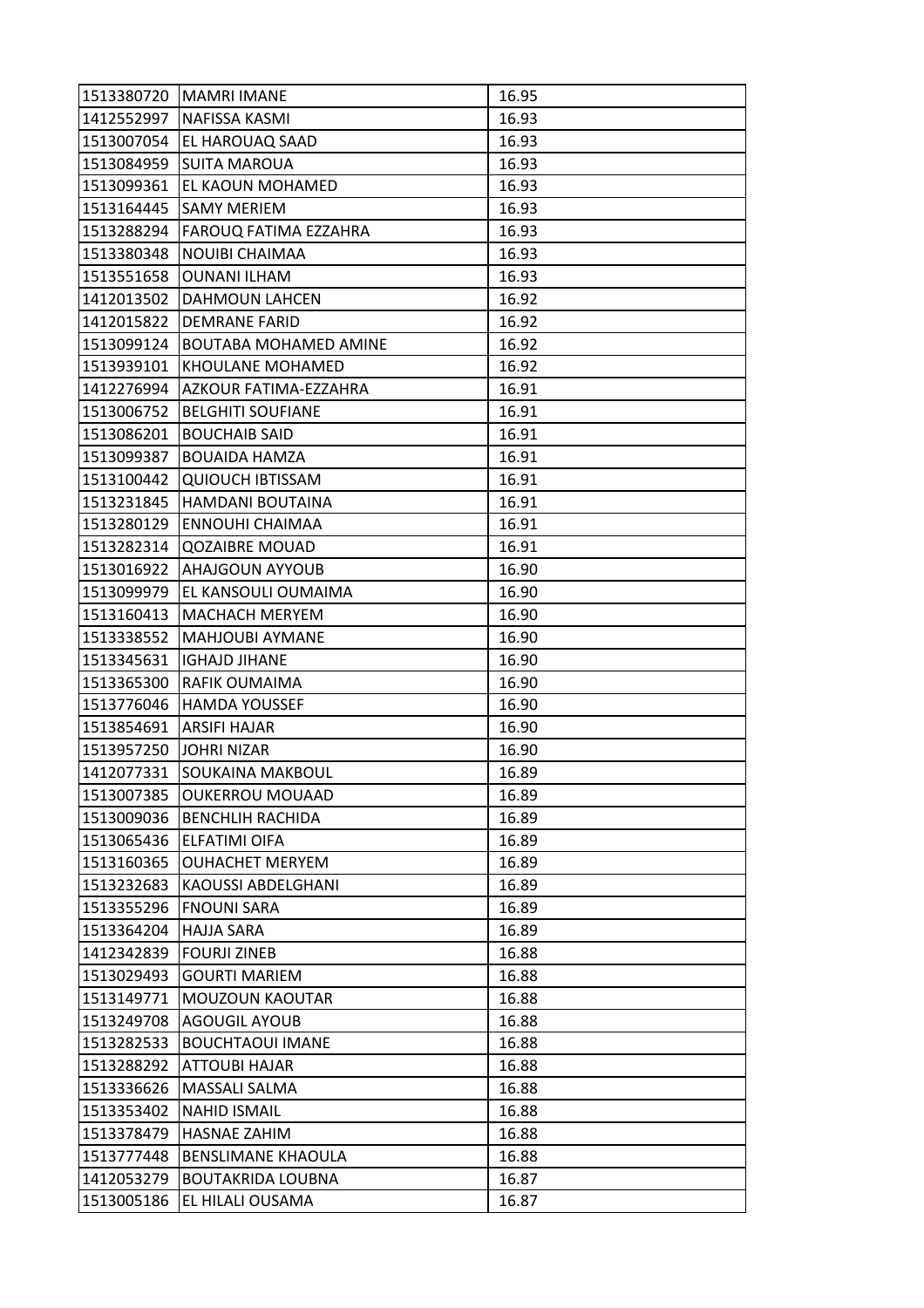|            | 1513084451 ERREHYLY NOUHAILA | 16.87 |
|------------|------------------------------|-------|
| 1513007050 | <b>BOUHOU ICHRAKE</b>        | 16.86 |
| 1513100119 | YAKOUBI SOUSSANE MOHAMED     | 16.86 |
| 1513232064 | EL MARNISSI YASSINE          | 16.86 |
| 1513250128 | <b>ELAYANE OUMAIMA</b>       | 16.86 |
| 1515733797 | <b>MOUHTAMID NABIL</b>       | 16.86 |
| 1513006664 | <b>OUJADOUR IKRAME</b>       | 16.85 |
| 1412020106 | AIT OUMGHAR HAMZA            | 16.84 |
| 1412033016 | <b>BIKITARNE EL MEHDI</b>    | 16.84 |
| 1412036387 | lFATIMA-EZZAHRAA NAHKAME     | 16.84 |
| 1412074303 | <b>AYOUB BAYCHOU</b>         | 16.84 |
| 1513036146 | <b>HMAICHATE AKRAM</b>       | 16.84 |
| 1513099407 | <b>TELOUATI NADIA</b>        | 16.84 |
| 1513100116 | <b>RAOUFI YASMINE</b>        | 16.84 |
| 1513100197 | REGRAGUI OUMAIMA             | 16.84 |
| 1513154130 | JAOUAHIR AMROUSS             | 16.84 |
| 1513227088 | HARIMECH ZAKARIA             | 16.84 |
| 1513287867 | <b>DAHANE MAHDI</b>          | 16.84 |
| 1513341119 | <b>BADIRY NIDAL</b>          | 16.84 |
| 1412030583 | <b>JABRANE YASSINE</b>       | 16.83 |
|            | 1412070136 REDA CHANTAOUI    | 16.83 |
| 1513003823 | <b>HABBAD MOHAMED</b>        | 16.83 |
| 1513099348 | <b>TOURABI YASMINA</b>       | 16.83 |
| 1513199509 | <b>HAMDOULI NOHAILA</b>      | 16.83 |
| 1513336321 | <b>AGOUZAL ABDALLAH</b>      | 16.83 |
| 1513339196 | <b>ABOUTARIK OMAR</b>        | 16.83 |
| 1513348656 | KHALLOUQ HAMZA               | 16.83 |
| 1513379425 | <b>EL KOUNDI RACHA</b>       | 16.83 |
| 1412007106 | <b>LARBI SORAYA</b>          | 16.82 |
| 1513003660 | EL AOUFI KARIMA              | 16.82 |
| 1513031967 | <b>DOUTRHOULA ZAKARYA</b>    | 16.82 |
| 1513033414 | <b>BOUHNACH YASMINE</b>      | 16.82 |
| 1513200180 | <b>ZIKITOU SALSABIL</b>      | 16.82 |
| 1513333257 | <b>ABLAINE ZAKARIA</b>       | 16.82 |
| 1513368984 | <b>ELARAD HAMZA</b>          | 16.82 |
| 1513522036 | RAHMOUNI OTMANE              | 16.82 |
| 1513055890 | <b>HABBOUZA HAMDI</b>        | 16.81 |
| 1412050006 | <b>BEN HADDOU MARYAM</b>     | 16.80 |
| 1513068708 | <b>KHANNIBA ZINEB</b>        | 16.80 |
| 1513090890 | <b>KAMRI IMANE</b>           | 16.80 |
| 1513100073 | <b>KHAMMOUS DOUAE</b>        | 16.80 |
| 1513193993 | <b>OUTAGHYAME KHAOULA</b>    | 16.80 |
| 1513245951 | <b>SETRA DOUAA</b>           | 16.80 |
| 1513349052 | <b>BENSERHIR LOUBNA</b>      | 16.80 |
| 1513524288 | LOUARDI WAFAE                | 16.80 |
| 1513541225 | <b>BELLIMAM KAWTAR</b>       | 16.80 |
| 1412072400 | <b>MERIEM RAFYA</b>          | 16.79 |
| 1513077410 | <b>KHABOUZ IMANE</b>         | 16.79 |
| 1513149889 | BERREZZOUK FATIMA EZZAHRA    | 16.79 |
| 1513157245 | KHADIRI ANASS                | 16.79 |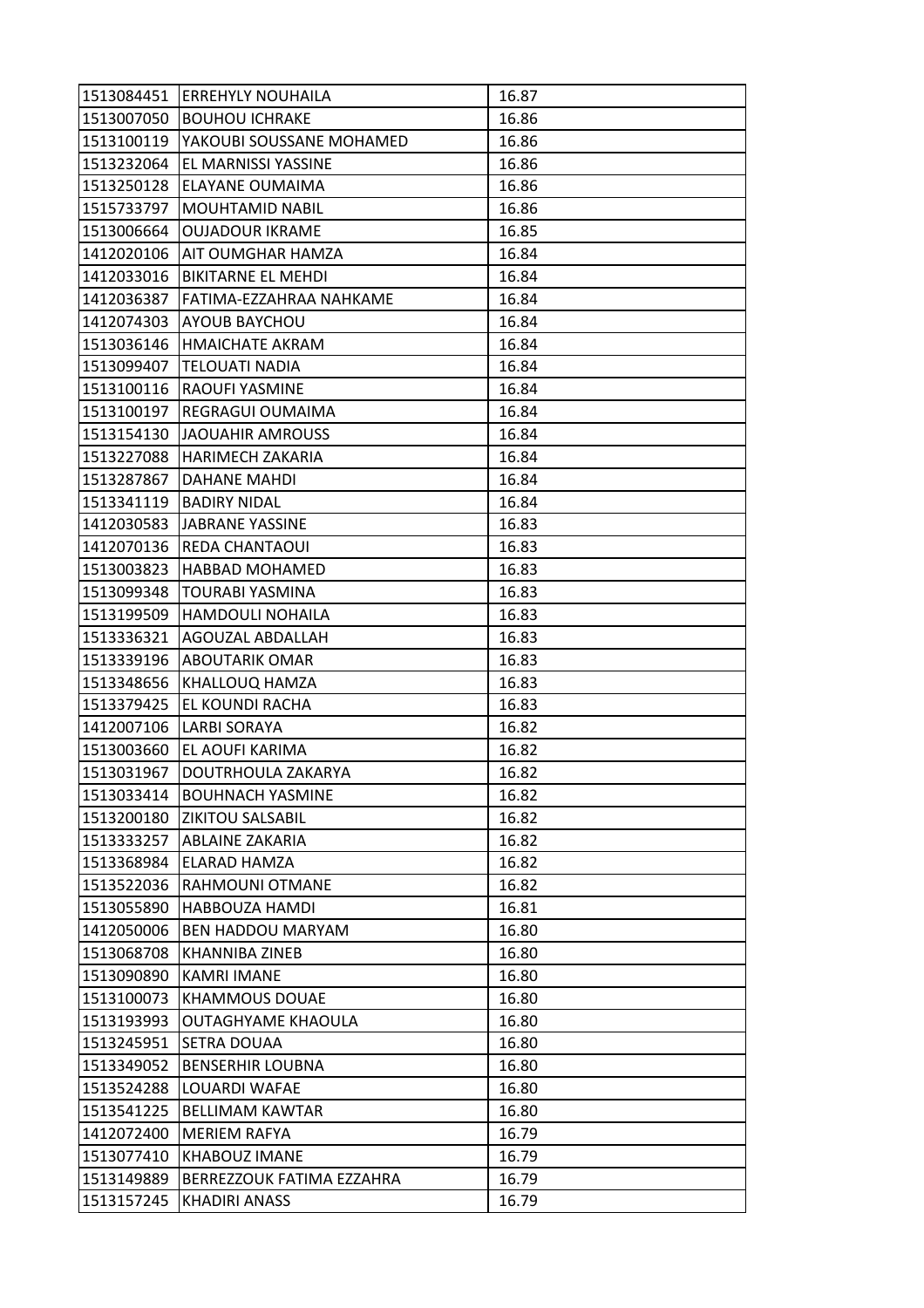| 1513164386               | <b>CHAOUI FATIMA EZZAHRA</b>   | 16.79 |
|--------------------------|--------------------------------|-------|
| 1513323173               | <b>ZOUHAIRI ZINEB</b>          | 16.79 |
| 1513361857               | <b>MABCHOUR RADWANE</b>        | 16.79 |
| 1412070401               | WIDAD BEN-EL QAID              | 16.78 |
| 1513005905               | <b>CHARIF KAOUTAR</b>          | 16.78 |
| 1513006451               | <b>MALOUL MARWAN</b>           | 16.78 |
| 1513007003               | <b>ID BELLA YASMINE</b>        | 16.78 |
| 1513036813               | ABDELLAOUI KANZA               | 16.78 |
| 1513099998               | MOUABAD AMRE                   | 16.78 |
| 1513111621               | <b>ED DRIF ZINEB</b>           | 16.78 |
| 1513174279               | <b>DERHAMI MERIEME</b>         | 16.78 |
| 1513231634               | <b>MAZOUZ YOUSSRA</b>          | 16.78 |
| 1513231826               | EL AMRI ASMAA                  | 16.78 |
| 1513236063               | <b>BOUSTANI AYA</b>            | 16.78 |
| 1513291724               | <b>SOBHI DOHA</b>              | 16.78 |
| 1513318339 JAIDI SAFAA   |                                | 16.78 |
| 1513345259               | <b>CHAFIK DOUAA</b>            | 16.78 |
| 1513006998               | <b>BOURRAS NOUHAILA</b>        | 16.77 |
| 1513082219               | AITM BAREK FATIMA EZZAHRA      | 16.77 |
| 1513083633               | LAHMAMSI ANAS                  | 16.77 |
|                          | 1513098720   MOURRANE KHAOULA  | 16.77 |
| 1513160326               | <b>SADIKI SANA</b>             | 16.77 |
| 1513272316               | <b>ELOUATANI LAMYAA</b>        | 16.77 |
| 1513875036               | <b>GHZILI MOHAMMED</b>         | 16.77 |
| 1412091226   KHALIL OJIB |                                | 16.76 |
| 1513014179               | <b>ZGUAID HANANE</b>           | 16.76 |
| 1513016002               | <b>MOUCHANE BRAHIM</b>         | 16.76 |
| 1513017157               | <b>OUFSSA RACHID</b>           | 16.76 |
| 1513031003               | <b>MRICH YASSINE</b>           | 16.76 |
|                          | 1513049141   IDBABA SARA       | 16.76 |
| 1513100724               | <b>BERRADA EL AZIZI GHALIA</b> | 16.76 |
| 1513271251               | BOUHAMIDI ACHAYMA              | 16.76 |
| 1513281714               | <b>ADMI KHADIJA</b>            | 16.76 |
| 1513344006               | <b>BOUABID OUSSAMA</b>         | 16.76 |
| 1411068851               | <b>JIHANE HADAOUI</b>          | 16.75 |
| 1412020105               | <b>BOUKDIR JIHAD</b>           | 16.75 |
| 1511077491               | <b>AKASBI NIZAR</b>            | 16.75 |
| 1513002272               | <b>ID BIHI HASNA</b>           | 16.75 |
| 1513006458               | <b>SKOUTTI MARIEME</b>         | 16.75 |
| 1513034275               | <b>BEN AAMMI MOHAMED</b>       | 16.75 |
| 1513093050               | <b>ANOUAR LAMIA</b>            | 16.75 |
| 1513098881               | <b>TOUGARI HAJAR</b>           | 16.75 |
| 1513100058               | <b>BENSOUSSI WALID</b>         | 16.75 |
| 1513100801               | <b>JAMAANI LOUBNA</b>          | 16.75 |
| 1513280622               | <b>FAROUZ ASMA</b>             | 16.75 |
| 1513354022               | KHAMOUCH RAJAE                 | 16.75 |
| 1513362559               | <b>AOUAM CHAIMAE</b>           | 16.75 |
| 1513550056               | <b>ATKI SIHAME</b>             | 16.75 |
| 1513854654               | <b>NAHRAOUI IKHLASS</b>        | 16.75 |
| 1412005221               | <b>AGUEDID YASSINE</b>         | 16.74 |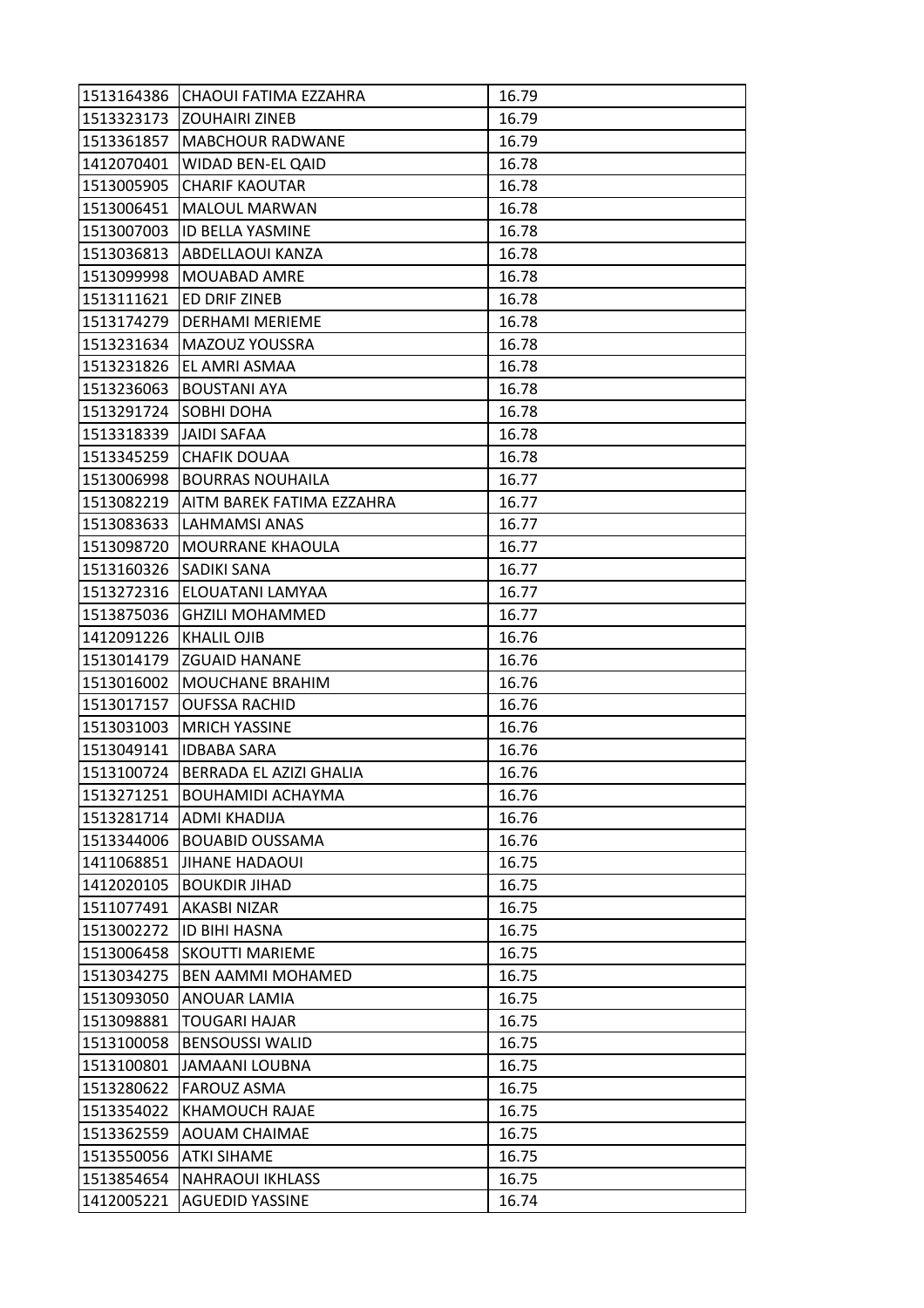| 1412025922 | <b>BOUOILAI AMINA</b>           | 16.74 |
|------------|---------------------------------|-------|
| 1412099344 | DOUNIA DARMOUCH                 | 16.74 |
| 1513003127 | <b>BOUAOUDA AMINE</b>           | 16.74 |
| 1513009069 | <b>OULARBI SMAIL</b>            | 16.74 |
| 1513040852 | <b>HASSANI MOHAMED</b>          | 16.74 |
| 1513051101 | <b>ECHBAIKI ESSALEK</b>         | 16.74 |
| 1513280170 | <b>ELAFIFI MERYEM</b>           | 16.74 |
| 1513345512 | LAKHDARI ASMAA                  | 16.74 |
| 1412618669 | LAMHAMDI NASSIMA                | 16.73 |
| 1512904589 | <b>SNOUSSI ADRAE</b>            | 16.73 |
| 1513002103 | <b>BENBBA RANIA</b>             | 16.73 |
| 1513012077 | <b>OUARHOU LHOUSSAINE</b>       | 16.73 |
| 1513036924 | LACHHAB SALMA                   | 16.73 |
| 1513231239 | <b>BAHJA HIND</b>               | 16.73 |
| 1513329800 | <b>NAOUI MAROUAN</b>            | 16.73 |
| 1513348966 | <b>CHOUITAR ZINEB</b>           | 16.73 |
| 1513356411 | <b>ID OUAHMANE KHADIJA</b>      | 16.73 |
| 1513765196 | <b>KHALDOUNI AYOUB</b>          | 16.73 |
| 1412007403 | <b>AZELMAT AYOUB</b>            | 16.72 |
| 1412162572 | <b>ELBASSBASI ANAS</b>          | 16.72 |
|            | 1412247431   MERYEM NERHAIOUI   | 16.72 |
| 1512004534 | <b>ZAAIT AMINA</b>              | 16.72 |
| 1513003056 | <b>ABOURI ASMA</b>              | 16.72 |
| 1513174011 | <b>OUATIK YOUSSEF</b>           | 16.72 |
| 1412034699 | HABRICH ILHAM                   | 16.71 |
|            | 1412085821 ZAINEB CHAGRA        | 16.71 |
| 1512008403 | <b>CHAPLAOUI YOUSSEF</b>        | 16.71 |
| 1512076789 | <b>NACIRI WAIL</b>              | 16.71 |
| 1513100146 | IHAYAT ZAINAB                   | 16.71 |
| 1513249740 | <b>ABID AMINE</b>               | 16.71 |
| 1513288066 | <b>AQIL CHAIMAA</b>             | 16.71 |
| 1513349916 | <b>BOUADDI AYMANE</b>           | 16.71 |
| 1513381801 | <b>BENMOUSSA HAJAR</b>          | 16.71 |
| 1513957325 | <b>SAIDI ALAOUI SAFAE</b>       | 16.71 |
| 1513030863 | <b>ELBAHJA SOMAYA</b>           | 16.70 |
| 1513041349 | EL GHAICHA FATIMATOU            | 16.70 |
| 1513055733 | <b>BENFTIN MAHMOUD</b>          | 16.70 |
| 1513080026 | <b>ZIHMOU SAFIA</b>             | 16.70 |
| 1513111645 | <b>TAOUFIQ BTIHAJ</b>           | 16.70 |
| 1513289396 | <b>DARID MOHAMED</b>            | 16.70 |
| 1513372062 | <b>IDDAR WIDAD</b>              | 16.70 |
| 1412053137 | <b>BIJIGUEN FATIMA-EZZAHRAE</b> | 16.68 |
| 1513001740 | <b>SGHRIYER HASNA</b>           | 16.68 |
| 1513026959 | <b>AIT TAJER ABDELLAH</b>       | 16.68 |
| 1513030924 | KHARBOUCH ZAKARIA               | 16.68 |
| 1513104575 | JOUKHRANE ZAHRA                 | 16.68 |
| 1513379870 | <b>KASBY MERIEM</b>             | 16.68 |
| 1412028186 | <b>HAMOU SOUKAINA</b>           | 16.67 |
| 1412040470 | <b>FARAH CHAKOR</b>             | 16.67 |
| 1412099605 | SADDIKI OUSSAMA                 | 16.67 |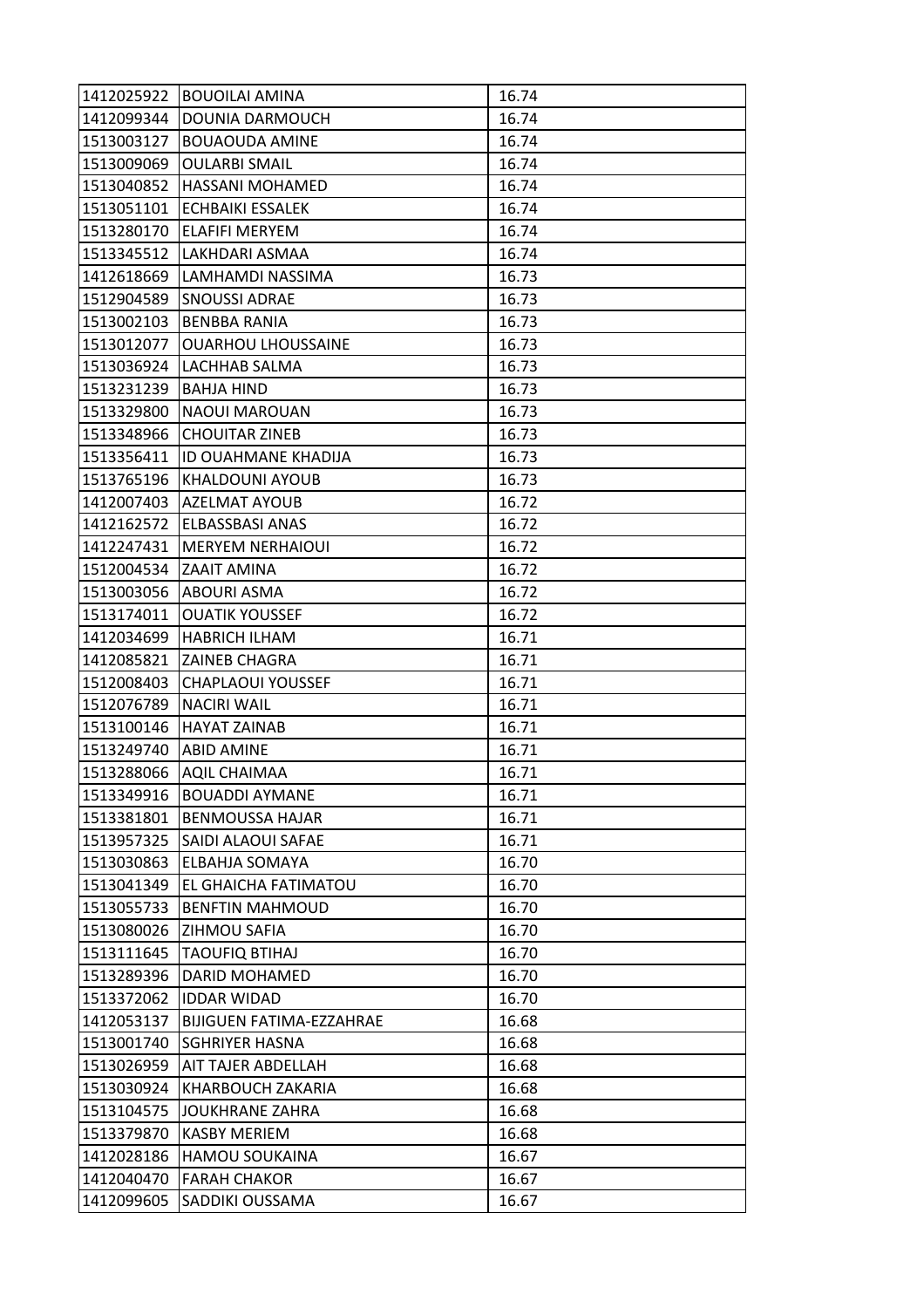|            | 1513006518 CHOUICHI ACHRAF      | 16.67 |
|------------|---------------------------------|-------|
|            | 1513039447   AIT LHADJ NOUHAILA | 16.67 |
| 1513073008 | <b>JLAIBI CHAIMA</b>            | 16.67 |
| 1513073072 | MESDAR SALAHEDDINE              | 16.67 |
| 1513080948 | LAALOU HABIBA                   | 16.67 |
| 1513098662 | <b>BOUROJI HAFSA</b>            | 16.67 |
| 1513100664 | <b>EZZOUHAIRI MAROUANE</b>      | 16.67 |
| 1513349674 | M RABET OUSSAMA                 | 16.67 |
| 1513332985 | <b>EL ALLALI KAWTAR</b>         | 16.66 |
| 1513347733 | <b>SAOUDI SOUMAYA</b>           | 16.66 |
| 1513369611 | KHAZZAR HIND                    | 16.66 |
| 1412036616 | <b>OUMAïMA GOUMIRI</b>          | 16.65 |
| 1412092911 | ABDELMAJID COUROU               | 16.65 |
| 1513006220 | <b>IDRISSI NOURELHOUDA</b>      | 16.65 |
| 1513012898 | ELATMANI MOHAMMED               | 16.65 |
| 1513024109 | <b>DRIOUCH LAHCEN</b>           | 16.65 |
| 1513077209 | <b>AMROUSSI YASMINE</b>         | 16.65 |
| 1513081039 | <b>AFAKKIR LAILA</b>            | 16.65 |
| 1513160363 | <b>HAKKI FATIMA</b>             | 16.65 |
| 1515139857 | ALIMAM ABDELHADI                | 16.65 |
|            | 1412005511   AMALOU FATIHA      | 16.64 |
| 1512744324 | LAFRIAKH ABDELLATIF             | 16.64 |
| 1513032759 | <b>LACHQER SIHAME</b>           | 16.64 |
| 1513160467 | MOUADEN ZAKARIA                 | 16.64 |
| 1513172327 | <b>MAHDAOUI ADIL</b>            | 16.64 |
| 1513290873 | LAGUMAIRI DOUNIA                | 16.64 |
| 1513331348 | <b>FARHAT GHITA</b>             | 16.64 |
| 1513775664 | <b>ARISS MOHAMMED</b>           | 16.64 |
| 1513014240 | <b>AHERHAOU HASNA</b>           | 16.63 |
| 1513088949 | <b>QASSIFI MAROUANE</b>         | 16.63 |
| 1513270708 | <b>HSSAIN ISMAIL</b>            | 16.63 |
| 1513288710 | <b>MARZAQ KAOUTER</b>           | 16.63 |
| 1513363520 | <b>ASSABA NAJWA</b>             | 16.63 |
| 1513549233 | <b>BELAKBIR FAHD</b>            | 16.63 |
| 1513948903 | <b>BAKHACHA ADEL</b>            | 16.63 |
| 1513948933 | EL ABBOUYI MUSTAPHA             | 16.63 |
| 1412099193 | YOUSSEF HABOUL                  | 16.62 |
| 1412919851 | <b>BELKIS CHAYMAE</b>           | 16.62 |
| 1513006435 | ABOUNAMRA AMINE                 | 16.62 |
| 1513027246 | <b>ESSABIRI ZAKARIA</b>         | 16.62 |
| 1513035491 | <b>BADI ZAKARIA</b>             | 16.62 |
| 1513323769 | EL GOURAANI NADA                | 16.62 |
| 1513606925 | <b>BOUNOU AYOUB</b>             | 16.62 |
| 1412098146 | <b>BENDANI HOUDA</b>            | 16.61 |
| 1513031590 | <b>TAISSE MOHAMED</b>           | 16.61 |
| 1513098866 | <b>BAJJI YASSIR</b>             | 16.61 |
| 1513900122 | <b>BOUSSAID LAMIA</b>           | 16.61 |
| 1513031253 | ELMENNANI BOUCHRA               | 16.60 |
| 1513094049 | <b>BZIZ FATIMAEZZAHRA</b>       | 16.60 |
| 1513098668 | JEDDI INAS                      | 16.60 |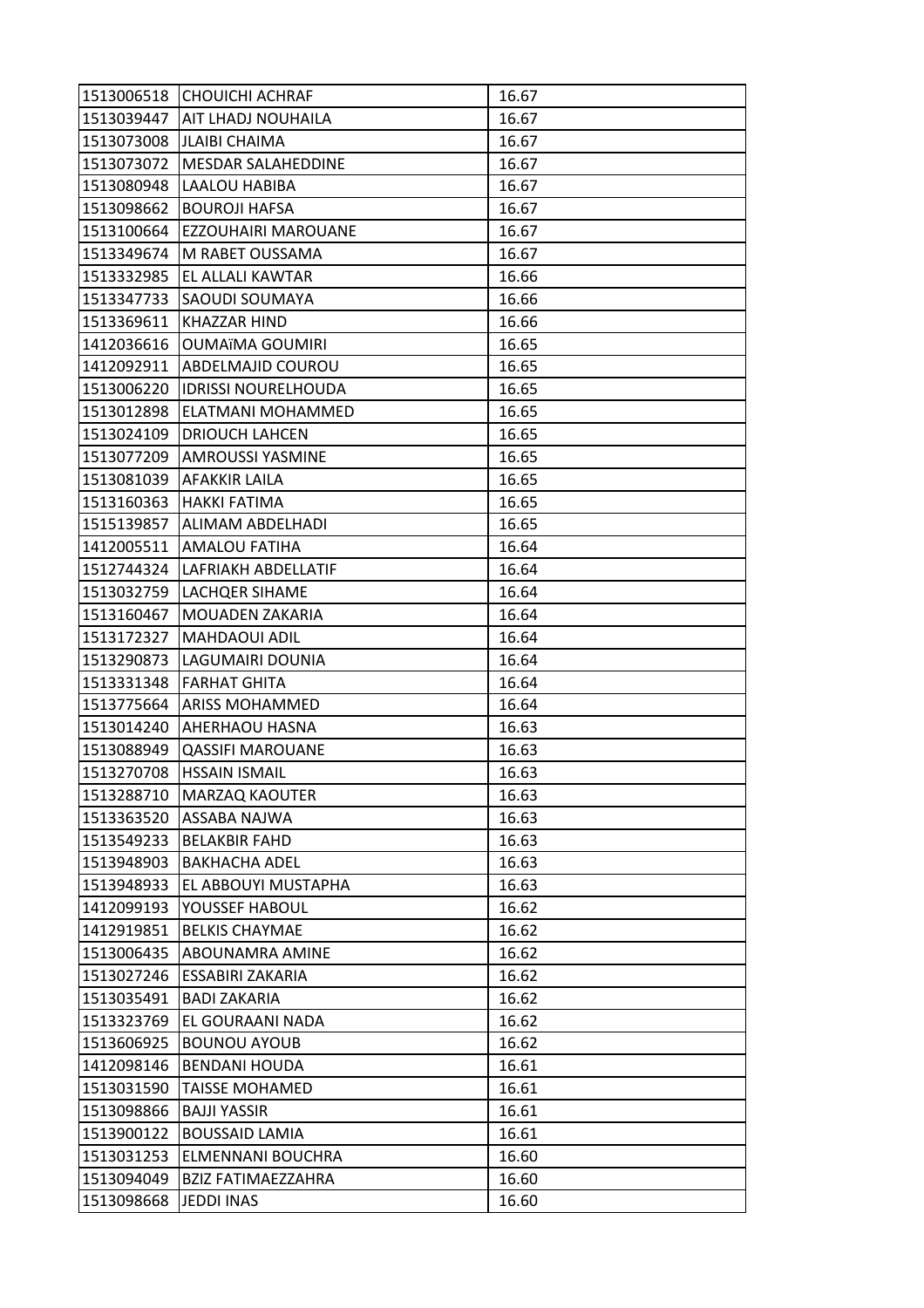| 1513276027 SAAD SIHAM |                              | 16.60 |
|-----------------------|------------------------------|-------|
|                       | 1513356744 CHOUROUK HOUDA    | 16.60 |
| 1513607059            | <b>EL HADDADY YOUSSEF</b>    | 16.60 |
| 1412068796            | ET-TABBAA FATIMAZAHRA        | 16.59 |
| 1412098643            | <b>ABIR HAMMOU</b>           | 16.59 |
| 1513032613            | <b>TALEB SAID KAOUTAR</b>    | 16.59 |
|                       | 1513036172   AZAOU ABDELLAH  | 16.59 |
| 1513100925            | <b>EL MAJIDI ISMAIL</b>      | 16.59 |
| 1513245793            | KHZAMI OMAR                  | 16.59 |
| 1513272140            | <b>MERKOUSSE IMANE</b>       | 16.59 |
| 1513522309            | <b>BOUJIDA AMINE</b>         | 16.59 |
| 1513552266            | <b>BRECH MOHAMED</b>         | 16.59 |
| 1411074479            | <b>MOHAMED-ANASS KHADIRI</b> | 16.58 |
| 1412034893            | <b>AKHERZI AFAF</b>          | 16.58 |
| 1412157121            | EL KADIRI HASNA              | 16.58 |
| 1412197818            | <b>HANDOR SANA</b>           | 16.58 |
| 1513021948            | <b>CHOUAIBI OUALID</b>       | 16.58 |
| 1513024163            | <b>BOUMDIANE ZAHRA</b>       | 16.58 |
| 1513076781            | KARNAMI KARIMA               | 16.58 |
| 1513111616            | <b>NACHDI SALMA</b>          | 16.58 |
|                       | 1513171599 RABHI IKRAM       | 16.58 |
| 1513874150            | <b>KHERBACH HIBA</b>         | 16.58 |
| 1515126370            | <b>ATYAOUT OUSSAMA</b>       | 16.58 |
| 1412007952            | <b>JAIT-AHMED ABOUBAKER</b>  | 16.57 |
| 1512520611            | <b>TCHICH KHOULOUD</b>       | 16.57 |
| 1513232663            | <b>MKSOUD YASSINE</b>        | 16.57 |
| 1512023695            | <b>AOUARI ASMA</b>           | 16.55 |
| 1513032083            | <b>AFNZAR SANA</b>           | 16.55 |
| 1513228943            | <b>JERMOUMI AICHA</b>        | 16.55 |
| 1513344767            | <b>KHALID AYMANE</b>         | 16.55 |
| 1513354916            | <b>DOUKHILI BRAHIM</b>       | 16.55 |
| 1513380056            | KARIMI CHAIMAA               | 16.55 |
| 1513522247            | <b>MANSOURI MOHAMMED</b>     | 16.55 |
| 1412007781            | ETTALIBI ABDESSADEK          | 16.54 |
| 1412052668            | <b>JBBANI AYOUB</b>          | 16.54 |
| 1412070067            | AZIZA BENYAZZA               | 16.54 |
| 1512722761            | AKKAR ABDELMOUGHIT           | 16.54 |
| 1513086641            | <b>AL ANDALOUSSI MONSIF</b>  | 16.54 |
| 1513112402            | ABSSANE SARA                 | 16.54 |
| 1513112434            | <b>EDDAH ASMA</b>            | 16.54 |
| 1513244459            | <b>BAHASSI HANANE</b>        | 16.54 |
| 1513282381            | ELAMRI MOHAMMED AMINE        | 16.54 |
| 1412091775            | <b>HAMZA ERROUH</b>          | 16.53 |
| 1513013910            | ABOUELKACEM HANANE           | 16.53 |
| 1513017138            | <b>BOUSSBAA ABDERRAHIM</b>   | 16.53 |
| 1513017726            | ERRAJI FATIMA ZAHRA          | 16.53 |
| 1513080709            | JOURAAI SALMA                | 16.53 |
| 1513092644            | <b>RAJI ZINEB</b>            | 16.53 |
| 1513093089            | MAAZOUZI JIHANE              | 16.53 |
| 1513099402            | <b>MOBTAHIJ IMANE</b>        | 16.53 |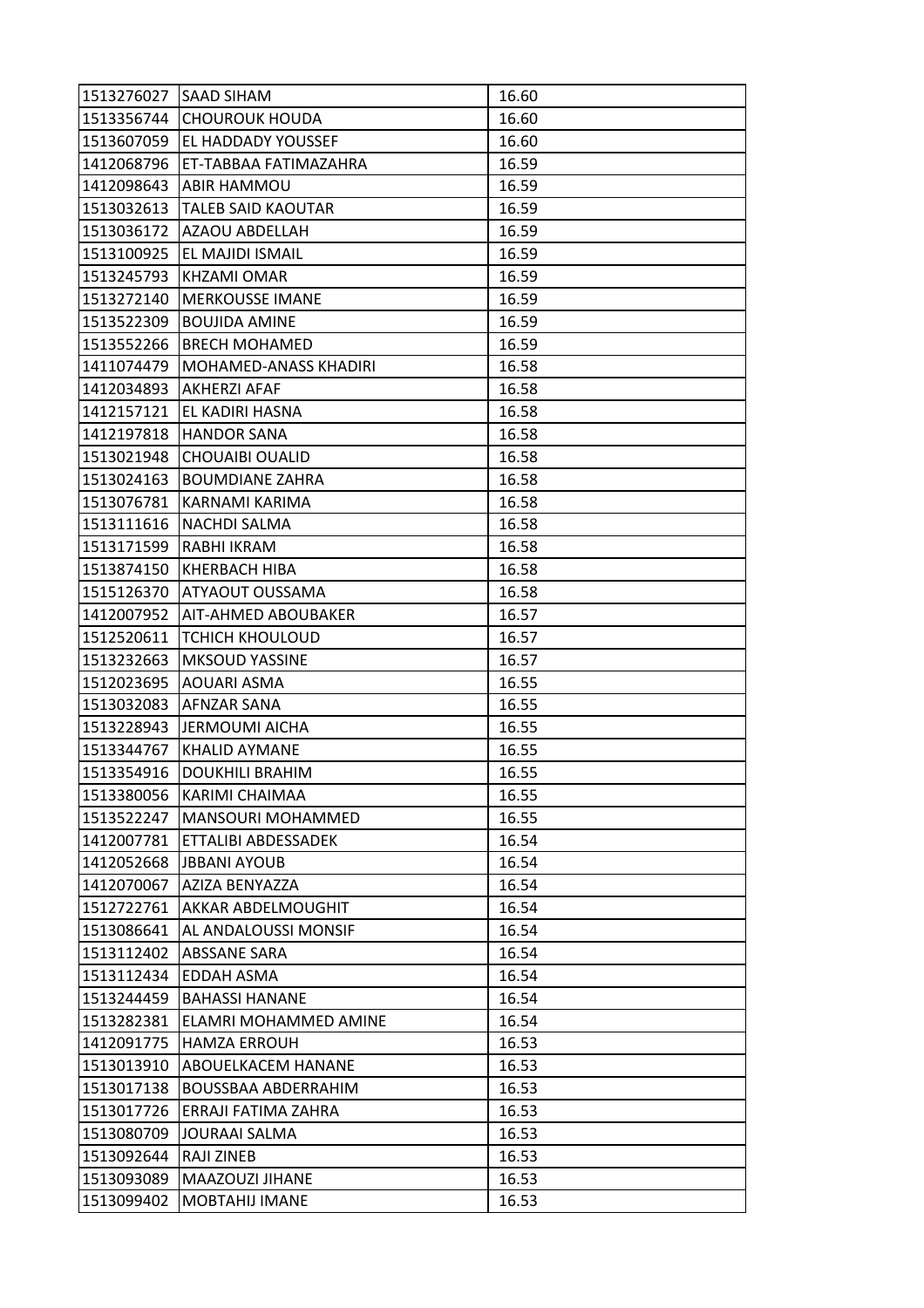|            | 1513156405 GHALIM MANAL      | 16.53 |
|------------|------------------------------|-------|
|            | 1513198072 ELJABIRY ABDELLAH | 16.53 |
|            | 1513942657   LAKZIZ FATIMA   | 16.53 |
|            | 1513949491 CHETOUAN BASMA    | 16.53 |
| 1412028189 | <b>EL BAQIA MARIAM</b>       | 16.52 |
| 1412054054 | <b>AKASBI HAJAR</b>          | 16.52 |
| 1513030956 | <b>AMROY ISSMAIL</b>         | 16.52 |
| 1513038108 | <b>CHOKAIRY ZOUHAIR</b>      | 16.52 |
| 1513040844 | <b>OUAMMOU OUMAYMA</b>       | 16.52 |
| 1513366730 | <b>BOURAEDA KHAWLA</b>       | 16.52 |
| 1513369755 | MAHRACHA SOUKAINA            | 16.52 |
| 1412035201 | <b>BOULID LAMINA</b>         | 16.51 |
| 1412076472 | <b>NOUSSAIR GHERIB</b>       | 16.51 |
| 1513006297 | <b>EL HADDANY IMANE</b>      | 16.51 |
| 1513015592 | <b>ABOUDAHAB MARYAM</b>      | 16.51 |
| 1513022024 | <b>BOUTRHADDAT MOHAMED</b>   | 16.51 |
| 1513099525 | <b>BAKASS ASMA</b>           | 16.51 |
| 1513243899 | <b>BEL HAMRI MOHAMED</b>     | 16.51 |
| 1513281072 | <b>AMZIL IHSSANE</b>         | 16.51 |
| 1412029387 | <b>ATRMOUH MARIAM</b>        | 16.50 |
|            | 1412098424  IMANE BENFDIL    | 16.50 |
| 1412725165 | <b>CHABOU SOUFIAN</b>        | 16.50 |
| 1513036961 | EL BAYED SOUMAYA             | 16.50 |
| 1513048678 | <b>EL AMRI OUIJDANE</b>      | 16.50 |
| 1513083228 | <b>CHENTER HIND</b>          | 16.50 |
| 1513183832 | <b>FATAH FADWA</b>           | 16.50 |
| 1513227846 | ES SALMANI ZAKARIA           | 16.50 |
| 1513228933 | <b>CHOUIMA IMANE</b>         | 16.50 |
| 1513351940 | <b>MELLAL AYOUB</b>          | 16.50 |
| 1513951074 | LYATIM FATIMA ZAHRAE         | 16.50 |
| 1512000900 | <b>AMAJANE AYOUB</b>         | 16.49 |
| 1513006868 | <b>WAGUI SAFWANE</b>         | 16.49 |
| 1513100033 | <b>MOUKDI CHAIMA</b>         | 16.49 |
| 1513236223 | <b>SAFFOURY KHALID</b>       | 16.49 |
| 1513272295 | <b>ELBAHI KHLIFA</b>         | 16.49 |
| 1513276590 | RABII HAMZA                  | 16.49 |
| 1513329804 | <b>AMARIR KHALID</b>         | 16.49 |
| 1513354021 | <b>NAKOUB KAOUTAR</b>        | 16.49 |
| 1513361853 | <b>GUASMI HAMZA</b>          | 16.49 |
| 1513741932 | EL GHAZOUI KHAWLA            | 16.49 |
| 1412065297 | NOUHAILA IBNOUZAHER          | 16.48 |
| 1412605556 | SAIZI JIHANE                 | 16.48 |
| 1513076890 | <b>ALFITOURI MOHAMED</b>     | 16.48 |
| 1513292459 | OUELD LAABOURA FATIMA ZAHRA  | 16.48 |
| 1513862482 | <b>BOUARFA AFAF</b>          | 16.48 |
| 1412275682 | <b>IDRISSI ELMEHDI</b>       | 16.47 |
| 1513006766 | <b>BOULBAZ IHSSAN</b>        | 16.47 |
| 1513013447 | <b>WANIR ELMAHFOUD</b>       | 16.47 |
| 1513020452 | AIT AISSA ISMAIL             | 16.47 |
| 1513092524 | <b>ILOUGHMANE ASMA</b>       | 16.47 |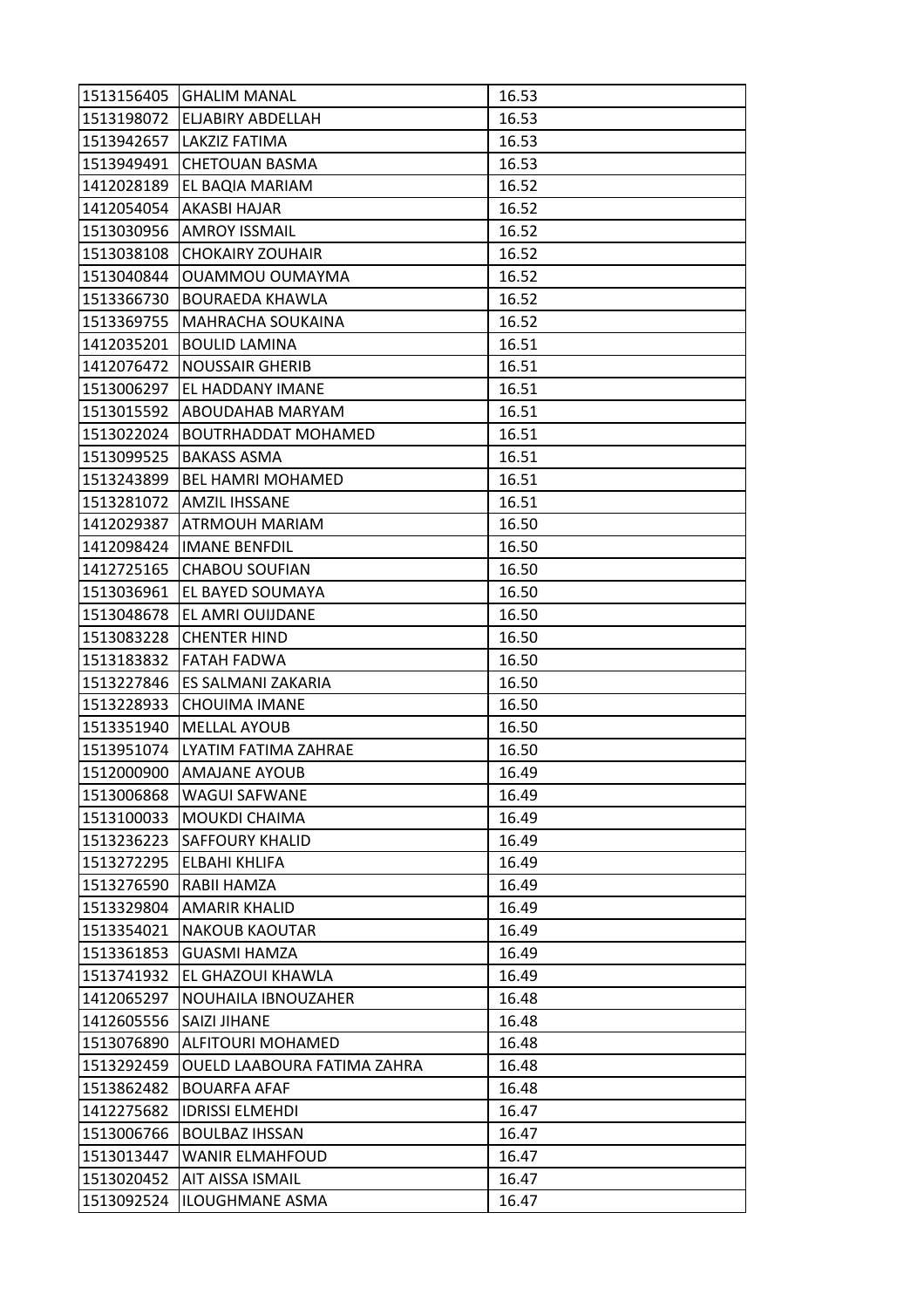|            | 1513098137   MOATACIM MOUNA        | 16.47 |
|------------|------------------------------------|-------|
|            | 1513102019 BAHALLA TAOUFIQ         | 16.47 |
| 1513282241 | <b>TITANE ISMAIL</b>               | 16.47 |
| 1513355744 | <b>ELKAOUN OUMAIMA</b>             | 16.47 |
| 1513606321 | <b>IAZZA FATIMA</b>                | 16.47 |
|            | 1513875108   MASLLOUHI SALAH       | 16.47 |
| 1513957053 | <b>DIDI FATIMA EZZAHRAE</b>        | 16.47 |
| 1513038107 | <b>IHIOUI SAID</b>                 | 16.46 |
| 1513100825 | <b>CHERRADI LOUBNA</b>             | 16.46 |
| 1513171566 | <b>ELQOTNI BOUTAINA</b>            | 16.46 |
| 1513332133 | <b>SONTI SALMA</b>                 | 16.46 |
| 1513345480 | LAMHAYA FATIMA ZAHRA               | 16.46 |
| 1513940738 | <b>ASBAYSSI NABIL</b>              | 16.46 |
| 1412003947 | <b>CHKIKAR NTISSAR</b>             | 16.45 |
| 1513099345 | REHHALI OUMAIMA                    | 16.45 |
|            | 1513245683 ZKAILI NAJLAA           | 16.45 |
| 1513328857 | <b>RASMOUKI KAWTAR</b>             | 16.45 |
| 1513356971 | <b>CHARIF OUIJDANE</b>             | 16.45 |
| 1513367529 | <b>MTAIRAG ISRAA</b>               | 16.45 |
| 1513764408 | <b>HARTI IMANE</b>                 | 16.45 |
|            | 1512233192 EL MBARKI IKRAM         | 16.43 |
| 1513000815 | <b>MAHJOUR MORAD</b>               | 16.43 |
| 1513028419 | <b>EL CAIDI KHAOULA</b>            | 16.43 |
| 1513084230 | BOUSFIHA SARA                      | 16.43 |
| 1513279209 | MZAHI IMANE                        | 16.43 |
| 1513333101 | YASSER EL GANDAZI                  | 16.43 |
| 1513334042 | EL KHADRAOUI YASMINE               | 16.43 |
| 1513354083 | <b>DAIF SAID</b>                   | 16.43 |
| 1513532252 | <b>BENAYADA IKRAM</b>              | 16.43 |
| 1412003826 | EL MOUDEN BRAHIM                   | 16.42 |
| 1513016313 | <b>EL FARAH MALIKA</b>             | 16.42 |
| 1513037796 | <b>BOUHOUILI IMANE</b>             | 16.42 |
| 1513050919 | <b>ZAHHAR ISMAIL</b>               | 16.42 |
| 1513241500 | FAHIM FATIMA EZZAHRA               | 16.42 |
| 1513338997 | EL ATACHE SALIM                    | 16.42 |
| 1513352042 | <b>EL YAMANI YASSINE</b>           | 16.42 |
| 1513363842 | EL MSELLEK SAAD                    | 16.42 |
| 1513606251 | <b>MOHAMED MANSOUR AWAD ISSLAM</b> | 16.42 |
| 1412095781 | HAJAR AISSA OUHADOU                | 16.41 |
| 1412186624 | <b>ALKHYIA BOUCHRA</b>             | 16.41 |
| 1513000604 | HAMMANI MOHAMED AMINE              | 16.41 |
| 1513081020 | BERIANE BADI YOUNESS               | 16.41 |
| 1513100040 | <b>TILSAGHANI RITA</b>             | 16.41 |
| 1513351886 | <b>ELHMIMCH CHAIMAE</b>            | 16.41 |
| 1412242766 | <b>IHSANE ELBOULALI</b>            | 16.40 |
| 1513031403 | ELKAOUMI IBTISSAM                  | 16.40 |
| 1513093058 | <b>EZZAIDI IBTISSAM</b>            | 16.40 |
| 1513099541 | <b>BEN NJAKHOUKH HAMZA</b>         | 16.40 |
| 1513243753 | <b>BOUHLAL KHALID</b>              | 16.40 |
| 1513245886 | HOUMID AIMAN                       | 16.40 |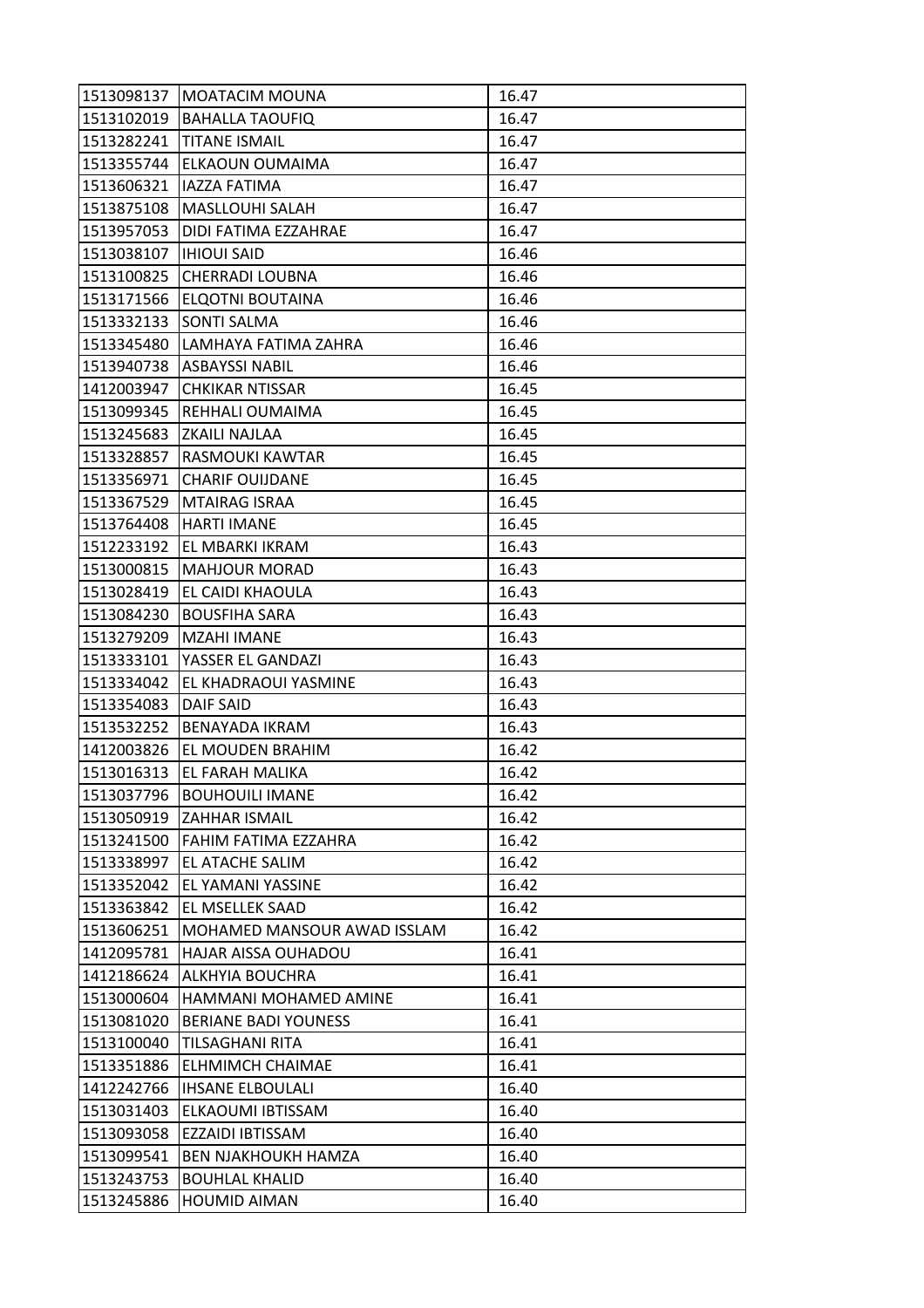| 1513357315 | IEL KORACHI ZAKARIA              | 16.40 |
|------------|----------------------------------|-------|
|            | 1513526016   MOUTAWAKIL KHADIJA  | 16.40 |
| 1513552457 | <b>IMEZDA YOUSRA</b>             | 16.40 |
| 1513741882 | <b>ZEGOUDE EL MEHDI</b>          | 16.40 |
| 1412002127 | <b>EZIDI YOUSSEF</b>             | 16.39 |
| 1412088005 | <b>OUMAIMA ATHLATA</b>           | 16.39 |
| 1412534829 | <b>HOUDA ARMAILI</b>             | 16.39 |
| 1513017143 | JAAIFI NEZHA                     | 16.39 |
| 1513029168 | <b>AMAZAL IBRAHIM</b>            | 16.39 |
| 1513050411 | IYADDASIYA BADER                 | 16.39 |
|            | 1513100106 HILALI MRABTI OUSSAMA | 16.39 |
| 1513328947 | <b>ABAAKY CHAIMAE</b>            | 16.39 |
| 1513542077 | <b>ZIYTER HABIBA</b>             | 16.39 |
|            | 1411001290   AIT SIDI SAID HAMZA | 16.38 |
| 1513008497 | <b>ELBAKASI OUMAIMA</b>          | 16.38 |
| 1513037363 | <b>OUMANSOUR OMAR</b>            | 16.38 |
| 1513084249 | KNIDIRI HIBA                     | 16.38 |
| 1513089054 | EL HARJANI HIND                  | 16.38 |
| 1513090860 | <b>AZID HANA</b>                 | 16.38 |
| 1513109823 | <b>AREJDAL ANOUAR</b>            | 16.38 |
|            | 1513186084 AJERTIL ABDERRAZZAK   | 16.38 |
| 1513232662 | <b>ERRADOUANI YASSIR</b>         | 16.38 |
| 1513243273 | <b>KEZAZ MERYEM</b>              | 16.38 |
| 1513324867 | <b>HACHADI SOUKAINA</b>          | 16.38 |
| 1412032854 | <b>ABARRAY RIDOUAN</b>           | 16.37 |
| 1412083858 | <b>ZAITOUN ABDELOUAHED</b>       | 16.37 |
| 1513032636 | <b>CHERKI ANAS</b>               | 16.37 |
| 1513048827 | <b>EDKHIL BADER</b>              | 16.37 |
| 1513068567 | ANNOUR FATIMA EZZAHRA            | 16.37 |
| 1513090367 | AFARDAOU MOUAD                   | 16.37 |
| 1513111690 | IABSSANE FATIMA EZZAHRA          | 16.37 |
| 1513150202 | JOULAL HAMZA                     | 16.37 |
| 1513232642 | <b>TRID CHAIMAE</b>              | 16.37 |
| 1513235273 | LAJOUMI NASREDDINE               | 16.37 |
| 1412070090 | <b>OUMAIMA DOUALI</b>            | 16.36 |
| 1412099372 | OUMAIMA ELMOUTAMASSIK            | 16.36 |
| 1513041504 | <b>DIAB KHALID</b>               | 16.36 |
| 1513080799 | <b>BELKHALFI ELMEHDI</b>         | 16.36 |
| 1513111090 | <b>SAFAR MOHAMED</b>             | 16.36 |
| 1513283064 | <b>TALI ILHAM</b>                | 16.36 |
| 1513338745 | KARAM CHAIMAA                    | 16.36 |
| 1513859074 | EL GOURARI HICHAM                | 16.36 |
| 1513936829 | EL KHADDAR FADWA                 | 16.36 |
| 1515004818 | <b>OUARHIM AYOUB</b>             | 16.36 |
| 1412000144 | <b>BENLHAJ MERYEM</b>            | 16.35 |
| 1412074252 | <b>ISMAIL LABAALI</b>            | 16.35 |
| 1414670523 | <b>HAJJAJ HANAE</b>              | 16.35 |
| 1512354056 | <b>HAJJI CHAIMAE</b>             | 16.35 |
| 1513006691 | <b>BENTAHAR MARYA</b>            | 16.35 |
| 1513081629 | AFIF FATIMA EZZAHRA              | 16.35 |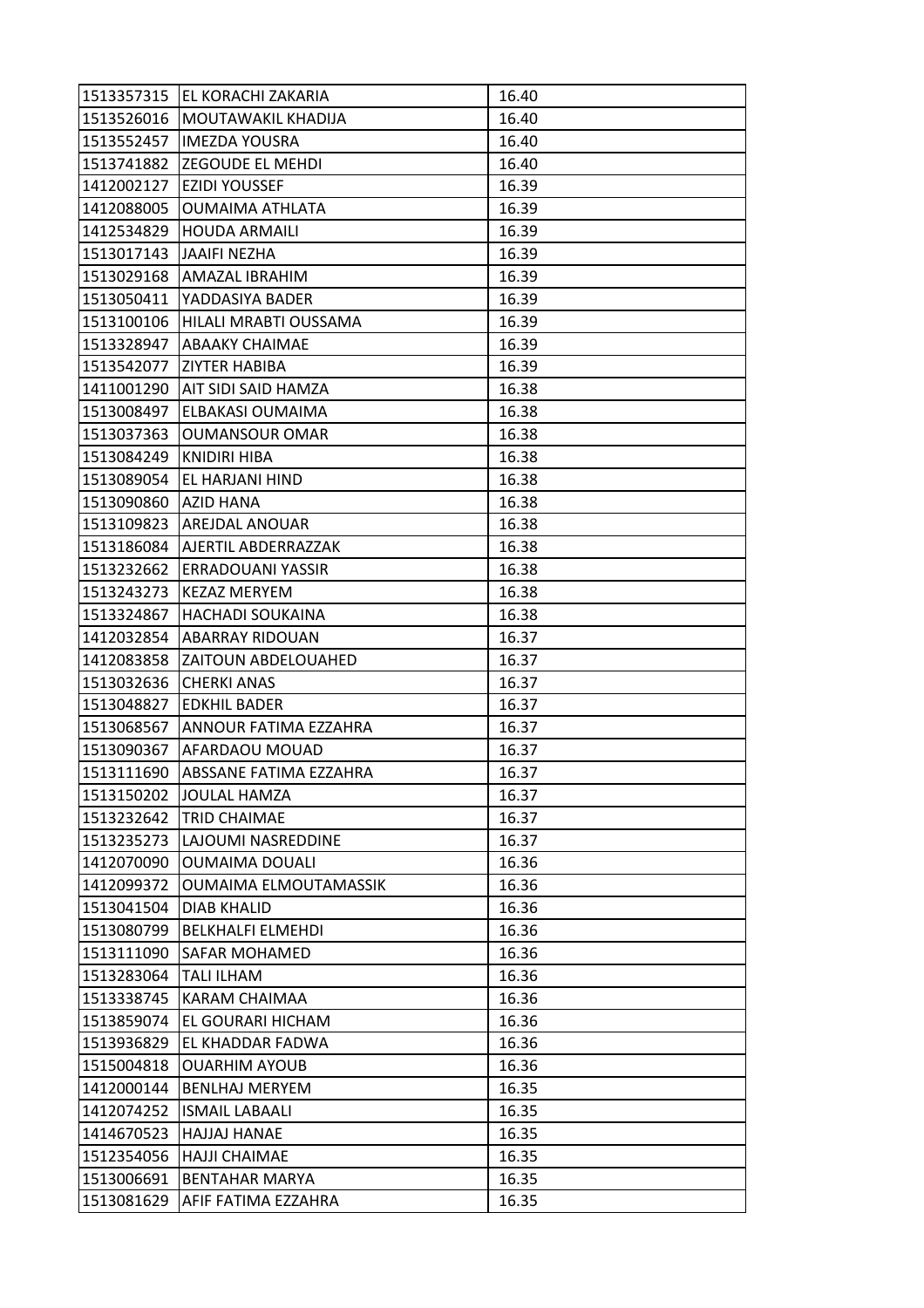|            | 1513099703 LAHMAIM YASSINE         | 16.35 |
|------------|------------------------------------|-------|
|            | 1513149813 HARMACH SARA            | 16.35 |
|            | 1513245896  ETTABIY CHARIFA ROKAYA | 16.35 |
| 1513282043 | <b>CHEHAB BASMA</b>                | 16.35 |
| 1412064608 | MOHAMED YOUSSEF GOURIACH           | 16.34 |
|            | 1412073074   FAIROUZ LAARYECH      | 16.34 |
| 1412273408 | <b>BILAD MEHDI</b>                 | 16.34 |
| 1412607376 | <b>GUELIDA MARIYAM</b>             | 16.34 |
| 1513077247 | <b>AIT TAARABT CHAIMAA</b>         | 16.34 |
| 1513100063 | <b>EL HOUBAIB ZAINAB</b>           | 16.34 |
| 1513226625 | MAHIR HANA                         | 16.34 |
| 1513272407 | <b>ELHARGHA RIDA</b>               | 16.34 |
| 1513338722 | <b>MAKRAT OUMAIMA</b>              | 16.34 |
| 1513374229 | <b>MANCHAR AFRAA</b>               | 16.34 |
| 1513006781 | <b>CHARFAOUI SOUAD</b>             | 16.33 |
| 1513027330 | <b>EL HAOUARI ABDEL ILAH</b>       | 16.33 |
| 1513035443 | QACHBA FATIMA EZZAHRA              | 16.33 |
| 1513091608 | LOTFOALLAH HIBA                    | 16.33 |
| 1513100424 | <b>AMEZIANE HAMZA</b>              | 16.33 |
| 1513111637 | <b>EL JALAOUI ZAKARIA</b>          | 16.33 |
|            | 1513367052 FARRASS TAOUFIQ         | 16.33 |
| 1412034622 | KHOUNA WALID                       | 16.32 |
| 1412157073 | <b>FADIL MOURAD</b>                | 16.32 |
| 1513101445 | <b>EDDAHI KAWTAR</b>               | 16.32 |
|            | 1513272224 JJADI MOHAMED           | 16.32 |
|            | 1513288498 REZZOUQ ACHRAF          | 16.32 |
| 1513290279 | <b>ERREBBAHI MOHAMED</b>           | 16.32 |
| 1513521124 | MOULAKAT SALAH EDDINE              | 16.32 |
| 1513535436 | <b>INIRZ AHMED</b>                 | 16.32 |
| 1513683483 | <b>ZININI AMAL</b>                 | 16.32 |
| 1513099033 | <b>IELKHALIFA AHMED</b>            | 16.31 |
| 1412035426 | <b>BAZINE MOHAMED</b>              | 16.30 |
| 1412366704 | <b>AGANGAR ASMAA</b>               | 16.30 |
| 1513009082 | <b>OUZAMOU MOHAMED</b>             | 16.30 |
| 1513028572 | <b>BAZZI FATIMA</b>                | 16.30 |
| 1513049091 | <b>MAELAYNAYNE MARIEM</b>          | 16.30 |
| 1513241997 | <b>BOUCHRIT ANAS</b>               | 16.30 |
| 1513245719 | <b>MOURID SALAH EDDINE</b>         | 16.30 |
| 1513248165 | <b>AZAROU LATIFA</b>               | 16.30 |
| 1513323421 | <b>BELHAFIANE WIJDANE</b>          | 16.30 |
| 1513350372 | EL IDRISSI GHIZLANE                | 16.30 |
| 1513351890 | <b>HACHLAF HAMZA</b>               | 16.30 |
| 1513523049 | MATRAB KAWTAR                      | 16.30 |
| 1513545012 | EL KHOLTI OUMAIMA                  | 16.30 |
| 1513756872 | <b>LAKHDAR ABDELAZIZ</b>           | 16.30 |
| 1513950668 | ALABOU HAMZA                       | 16.30 |
| 1411031694 | <b>SOUFIANE ILYAS</b>              | 16.29 |
| 1412072518 | YOUNES MAHWANE                     | 16.29 |
| 1513003728 | <b>ABATALEB HAKIMA</b>             | 16.29 |
|            | HASNAOUI KHADIJA                   | 16.29 |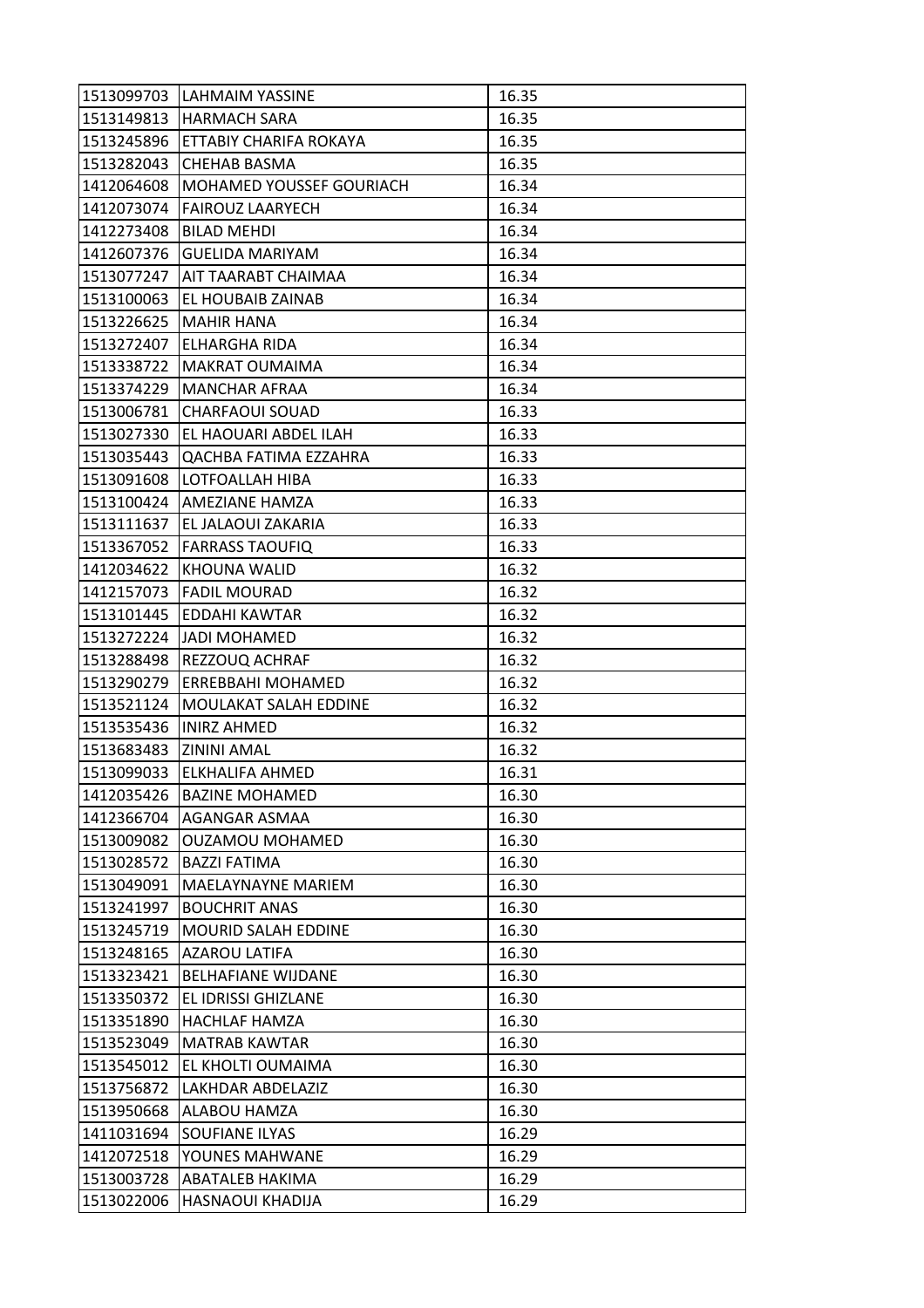| 1513049838 | <b>EDDIMANI HASSAN</b>      | 16.29 |
|------------|-----------------------------|-------|
|            | 1513234735 ANBARA AYOUB     | 16.29 |
| 1513369623 | <b>AIT ALLA OUSSAMA</b>     | 16.29 |
| 1412270388 | <b>DAOUI ZINEB</b>          | 16.28 |
| 1412281300 | HOURRI YOUSSEF              | 16.28 |
| 1412394097 | <b>SABRI ANASS</b>          | 16.28 |
| 1513005789 | <b>KHARRAZ OUISSAL</b>      | 16.28 |
| 1513029188 | <b>OUBOU YOUNES</b>         | 16.28 |
| 1513039545 | <b>AIT ADDI FERDAOUS</b>    | 16.28 |
| 1513066749 | <b>ELAISSAOUI SOUAD</b>     | 16.28 |
| 1513242677 | <b>KHALIL IMANE</b>         | 16.28 |
| 1513354984 | <b>ELAROUI ANAS</b>         | 16.28 |
| 1513017262 | AIT EL MOUDEN KALTOUMA      | 16.27 |
| 1513088320 | <b>HOURRI KHAOULA</b>       | 16.27 |
| 1513100216 | <b>BOUTALEB IMANE</b>       | 16.27 |
|            | 1513245678   MESSAOUDI RIME | 16.27 |
| 1513345414 | <b>FADI MARWA</b>           | 16.27 |
| 1513701917 | <b>AFILAL FATIMA</b>        | 16.27 |
| 1513942414 | <b>LOUTFI YOUNES AMINE</b>  | 16.27 |
| 1411007505 | <b>IDBENDIR MARYAM</b>      | 16.26 |
| 1513006677 | <b>IMOUSSA SOULAIMANE</b>   | 16.26 |
| 1513017282 | BAKKA ABDESSAMAD            | 16.26 |
| 1513021955 | <b>AIT OMAR MOHAMED</b>     | 16.26 |
| 1513041908 | <b>OUAKRIM NAJAT</b>        | 16.26 |
| 1513100080 | <b>TABIT MERIAM</b>         | 16.26 |
| 1513544013 | <b>SAHNOUN KAWTAR</b>       | 16.26 |
| 1513940039 | ABBA AALI                   | 16.26 |
| 1513004552 | <b>MERBAH MOHAMED</b>       | 16.25 |
| 1513014367 | <b>AITOUSSI NOREDDINE</b>   | 16.25 |
| 1513099038 | <b>GUEMOURIA OTHMAN</b>     | 16.25 |
| 1513161486 | <b>NAIM MOHAMED</b>         | 16.25 |
| 1513187063 | <b>ATTOU LAILA</b>          | 16.25 |
| 1513282453 | <b>ELBOUKHARI HOUDA</b>     | 16.25 |
| 1412074296 | <b>FATIMA EZZAHRA HAIRA</b> | 16.24 |
| 1412387533 | <b>HICHAM SOUBHI</b>        |       |
| 1513005218 |                             | 16.24 |
|            | <b>ABAROUCH MARIAM</b>      | 16.24 |
| 1513014269 | DABAGH HASSAN               | 16.24 |
| 1513324187 | ABOUAZIZ ZAHRA              | 16.24 |
| 1513521959 | <b>OUHILAL ZINEB</b>        | 16.24 |
| 1513544249 | <b>AMZARGOU KAWTAR</b>      | 16.24 |
| 1513550436 | BENTALEB YAHYA ABDERRAHMANE | 16.24 |
| 1412068724 | ESSAKHAOUI WASSIMA          | 16.23 |
| 1512025785 | <b>BIZRANE DRIS</b>         | 16.23 |
| 1513026438 | EL HOUMAM SOUKAINA          | 16.23 |
| 1513027265 | <b>BOUMLIK HANANE</b>       | 16.23 |
| 1513107252 | EL HOUSSAINI MINA           | 16.23 |
| 1513239261 | RACHIDI MORAD               | 16.23 |
| 1513340787 | DAMOUH MEHDI                | 16.23 |
| 1513355887 | <b>MAROUANE YOUSSEF</b>     | 16.23 |
| 1513536823 | <b>ABOUZID IMANE</b>        | 16.23 |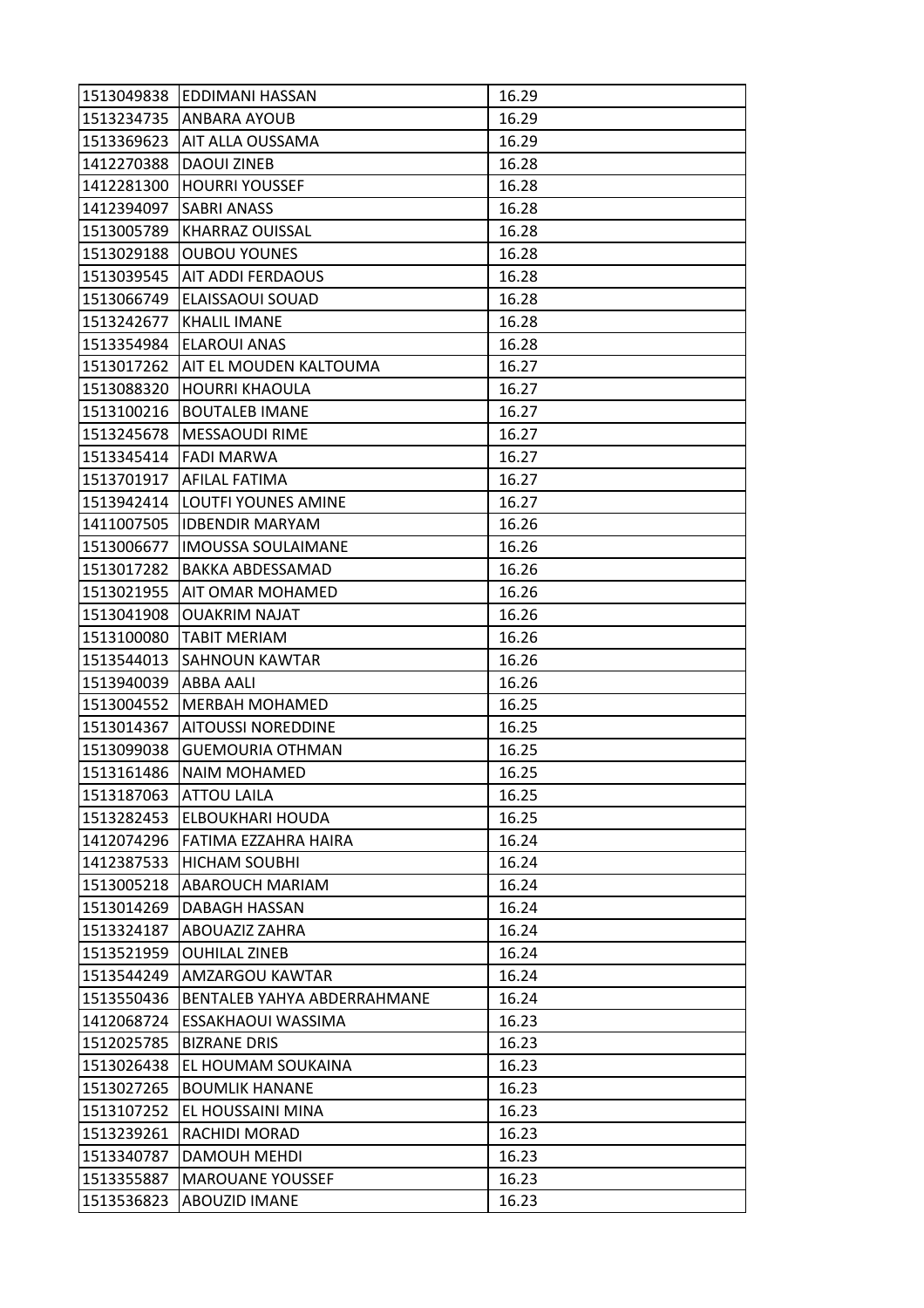|            | 1412294619   TAZOUT RIHAB          | 16.22 |
|------------|------------------------------------|-------|
|            | 1412926154 ADDAOUI MOHAMED         | 16.22 |
| 1512877914 | <b>OUHAMMOU HAMZA</b>              | 16.22 |
| 1513092528 | <b>GBOURI ILHAM</b>                | 16.22 |
| 1513104574 | CHERQAOUI KHAOULA                  | 16.22 |
|            | 1513245461   EL HARDA IMANE        | 16.22 |
| 1513248162 | LEMBARKI R KIA                     | 16.22 |
| 1513344726 | <b>BENTIZI REDOUANE</b>            | 16.22 |
| 1513346577 | <b>AIT EL MAHJOUB FATIMA ZAHRA</b> | 16.22 |
| 1513618443 | <b>AGNAOU MERYEM</b>               | 16.22 |
| 1411945167 | <b>ZINEDDINE MUSTAPHA</b>          | 16.21 |
| 1513033709 | LAZRAQ KHLASS OUSSAMA              | 16.21 |
| 1513034144 | <b>IDOUJAA ZINEB</b>               | 16.21 |
| 1513104863 | <b>AMAHMOUD SARA</b>               | 16.21 |
| 1513226618 | <b>AFOUANE SALMA</b>               | 16.21 |
| 1513321123 | <b>TAI AHMED</b>                   | 16.21 |
| 1513357960 | LOUHICHI MOUAD                     | 16.21 |
| 1412023853 | <b>BENTOUIL YOUSSOUF</b>           | 16.20 |
| 1412024662 | <b>OUBAHA SAID</b>                 | 16.20 |
| 1412248757 | <b>BOUDRIGA SALMA</b>              | 16.20 |
|            | 1512002236   JAAFARI HAMZA         | 16.20 |
| 1513034213 | <b>OUMALAL AHMED</b>               | 16.20 |
| 1513087420 | <b>TIZIRT OUMAIMA</b>              | 16.20 |
| 1513549212 | <b>EL FAROUKI ZINEB</b>            | 16.20 |
| 1513551719 | <b>FARHAOUI MOUNA</b>              | 16.20 |
| 1412036774 | <b>RAHILI LAILA</b>                | 16.18 |
| 1412725035 | <b>HAZZAM ALAA</b>                 | 16.18 |
| 1512005666 | <b>BOUHABRA MEHDI</b>              | 16.18 |
| 1513006496 | <b>BOUHSINE HAFSA</b>              | 16.18 |
| 1513100031 | <b>MAHROUZ MANALE</b>              | 16.18 |
| 1513165240 | <b>BOUDHIR ABDELHAK</b>            | 16.18 |
| 1513231803 | <b>BELMAHDI JIHANE</b>             | 16.18 |
| 1513240596 | <b>LEMAANI SARA</b>                | 16.18 |
| 1513251302 | <b>BOUDALI HAJAR</b>               | 16.18 |
| 1513553317 | <b>DIOURI FATINE</b>               | 16.18 |
| 1412001859 | <b>ELGAMANI YOUSSEF</b>            | 16.17 |
| 1412081142 | RACHIDA EN-NAJI                    | 16.17 |
| 1513006743 | <b>ATIQ MAROUANE</b>               | 16.17 |
| 1513090345 | ELGOULITI SAFAA                    | 16.17 |
| 1513100131 | <b>ADDOU HAMZA</b>                 | 16.17 |
| 1513246273 | MOHAMMED EL KHARROUBA              | 16.17 |
| 1513279292 | <b>JALIL IMANE</b>                 | 16.17 |
| 1513329387 | <b>SAADI YOUNESS</b>               | 16.17 |
| 1513379891 | <b>ESSAKAT SAFAA</b>               | 16.17 |
| 1513380239 | <b>SADGALI TAHA</b>                | 16.17 |
| 1513683499 | M HAMDI ALAOUI MAJDA               | 16.17 |
| 1513954462 | <b>BENAMOU SARA</b>                | 16.17 |
| 1412389107 | RIDAOUI SAID                       | 16.16 |
| 1513005201 | <b>OUAZZI HAMZA</b>                | 16.16 |
| 1513013872 | LADNANY HAJAR                      | 16.16 |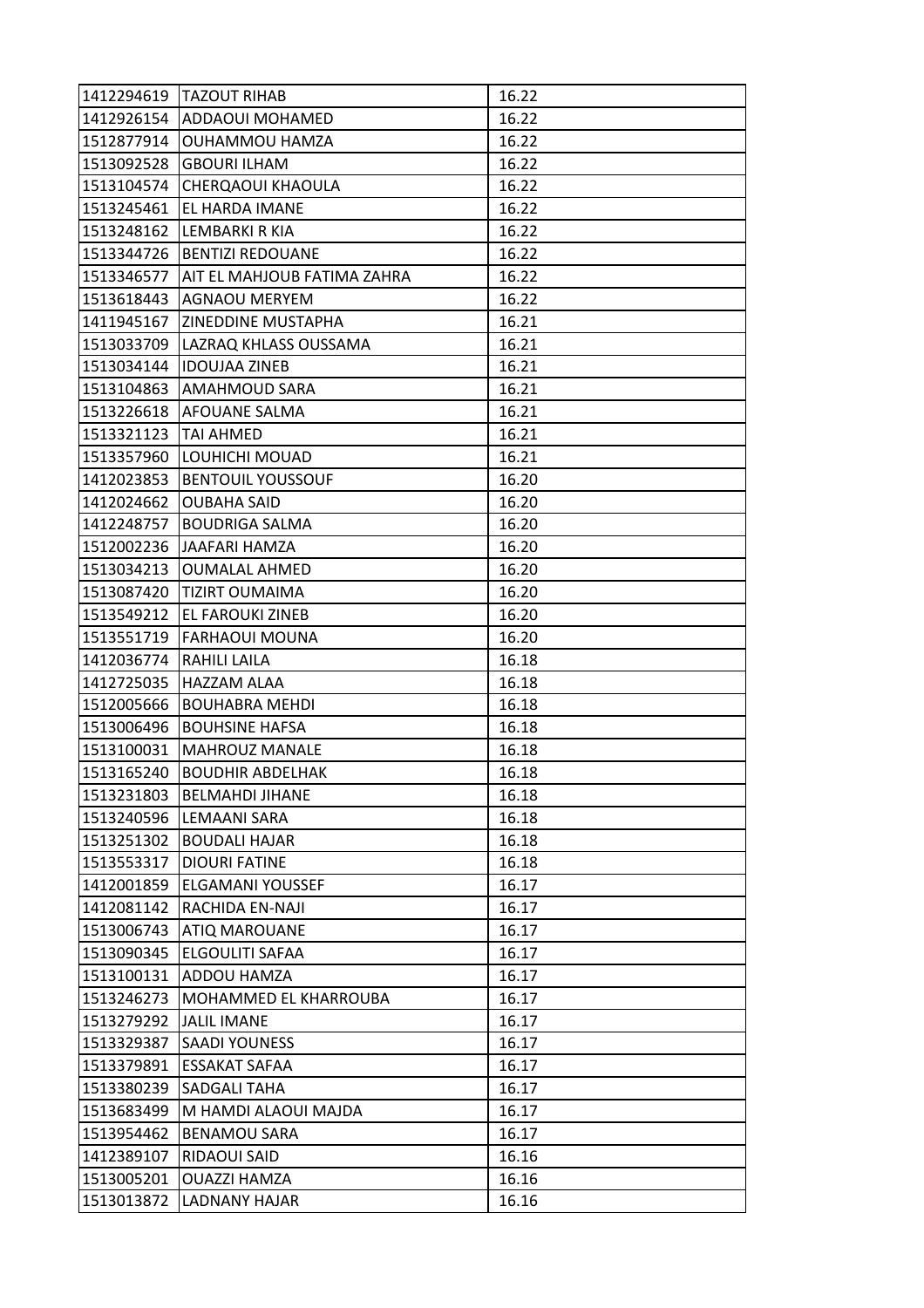|                        | 1513020344 HILALI MOHAMMED       | 16.16 |
|------------------------|----------------------------------|-------|
| 1513164460 NAJIMI ADIL |                                  | 16.16 |
|                        | 1513289919 LAHRIFI HALIMA        | 16.16 |
| 1513321972             | <b>OUALIM SANA</b>               | 16.16 |
| 1513377249             | <b>AIT CHRIF MOHAMED</b>         | 16.16 |
|                        | 1513380165 ATTOU MOHAMED         | 16.16 |
|                        | 1513548496 JAKHOUKH MOHAMED      | 16.16 |
| 1513709551             | <b>KACHCHARI SOUFIAN</b>         | 16.16 |
| 1412000176             | <b>REJDALI HAJAR</b>             | 16.15 |
| 1412290975             | BEJJAJI FATIMA EZZAHRA           | 16.15 |
|                        | 1412335104  HIMMI MOHAMMED       | 16.15 |
| 1412538140             | <b>OUMAIMA NHARI</b>             | 16.15 |
| 1513000716             | <b>BARTOUSSI WISSAL</b>          | 16.15 |
| 1513014249             | <b>KRAIM MERYEM</b>              | 16.15 |
| 1513022003             | <b>OUIKHALFEN KARIMA</b>         | 16.15 |
|                        | 1513032176   BENKERKICHE KAOUTAR | 16.15 |
| 1513066402             | <b>ERRILA NOUR</b>               | 16.15 |
| 1513100059             | <b>BOUKDIR MOHAMED JAD</b>       | 16.15 |
| 1513240261             | <b>ELMOURABIT KAOUTAR</b>        | 16.15 |
| 1513282429             | <b>ABOURI MARIYEM</b>            | 16.15 |
|                        | 1513345660   TOUDITE SALMA       | 16.15 |
| 1513935759             | <b>ELIDRISSI MOHAMED</b>         | 16.15 |
| 1412242926             | <b>FATIMA-EZZAHRAA ESSABIKI</b>  | 16.14 |
| 1412385209             | <b>MUSTAPHA BIHMADN</b>          | 16.14 |
|                        | 1513000623 LAHBADI WISSALE       | 16.14 |
| 1513068655             | <b>ELHILALI YOUSSEF</b>          | 16.14 |
| 1513240726             | LAMQARI SANAA                    | 16.14 |
| 1513338996             | <b>TRIFI EL BACHIR</b>           | 16.14 |
| 1513933285             | OUHNA KHAOULA                    | 16.14 |
| 1412028346             | <b>EL HAZOUR GHITA</b>           | 16.13 |
| 1412098441             | <b>KAOUTAR TAHOUR</b>            | 16.13 |
| 1414194106             | <b>KHAFIF MAROUANE</b>           | 16.13 |
| 1513017702             | <b>RIFI KARIMA</b>               | 16.13 |
| 1513271269             | <b>BADRANE NOHAYLA</b>           | 16.13 |
| 1513361169             | <b>CHIBOUBI AMAL</b>             | 16.13 |
| 1412001183             | <b>HARRES OUMAIMA</b>            | 16.12 |
| 1412008005             | <b>BOUFKRI MALIKA</b>            | 16.12 |
| 1412018079             | AZEDDAGH OMAIMA                  | 16.12 |
| 1513038843             | DOUCH ASMAE                      | 16.12 |
| 1513048819             | <b>AOURIR NASSIRA</b>            | 16.12 |
| 1513056432             | <b>MORAD ZINEB</b>               | 16.12 |
| 1513072992             | <b>BENTATA FOUAD</b>             | 16.12 |
| 1513098560             | SISSAOUI LAILA                   | 16.12 |
| 1513105641             | <b>EZZAGHARI JIHAD</b>           | 16.12 |
| 1513350998             | <b>GARIATE IBTISSAM</b>          | 16.12 |
| 1412024292             | ALIBOURKI MUSTAPHA               | 16.11 |
| 1412036582             | KHADIJA EL ALAMI                 | 16.11 |
| 1412239385             | <b>SOUFIANE LEKNIZI</b>          | 16.11 |
| 1513007009             | <b>NADIF LAMIA</b>               | 16.11 |
| 1513194137             | AGOUJIL OUSSAMA                  | 16.11 |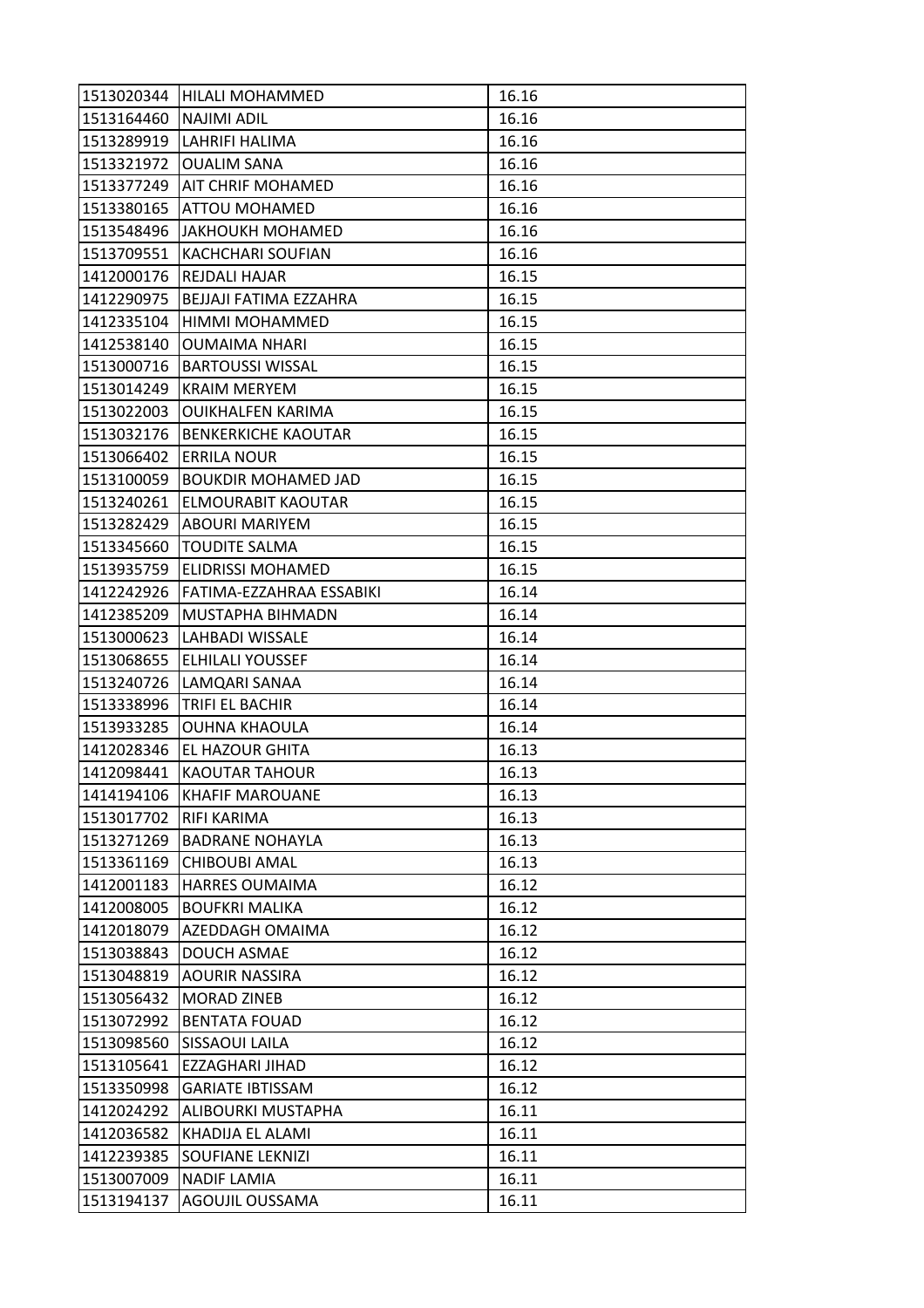|            | 1513351786   MAZIL HAMZA         | 16.11 |
|------------|----------------------------------|-------|
|            | 1513870054 BENTAHAIKT HAMZA      | 16.11 |
| 1412086800 | KHAOULA ELHAFIDY                 | 16.10 |
| 1512073337 | <b>KRIDANE IMANE</b>             | 16.10 |
| 1513017125 | <b>ACHETBI HASSAN</b>            | 16.10 |
|            | 1513099972   BELKYAL MALIK       | 16.10 |
| 1513271922 | <b>RABIA MEHDI</b>               | 16.10 |
| 1513332750 | <b>BILAD ASSIA</b>               | 16.10 |
| 1513354929 | L KABCHE FATIMA ZAHRA            | 16.10 |
| 1411008313 | <b>BOUHABRA FAYCAL</b>           | 16.09 |
| 1412024317 | <b>GZEM ABDELLATIF</b>           | 16.09 |
| 1412035411 | <b>EL KHARRAS LAMYAE</b>         | 16.09 |
| 1412077374 | <b>MARIAM OUADAA</b>             | 16.09 |
| 1412396940 | <b>AFIF MOHAMED</b>              | 16.09 |
| 1513109312 | <b>AJABBOUNE RACHID</b>          | 16.09 |
| 1513282278 | <b>BOUSLIM AYOUB</b>             | 16.09 |
| 1513317851 | <b>MOUZDAHIR SALAH EDDINE</b>    | 16.09 |
| 1513338906 | <b>SEDRA YOUNES</b>              | 16.09 |
| 1513684230 | <b>MOUMEN WALID</b>              | 16.09 |
| 1412020722 | <b>SELLAK LAHCEN</b>             | 16.08 |
|            | 1412029274   NACEUREDDIN OUMAIMA | 16.08 |
| 1412067442 | NIAMA EL MEZADI                  | 16.08 |
| 1412099770 | MANAL CHAIB                      | 16.08 |
| 1513051172 | <b>IEL AMYN YOUNES</b>           | 16.08 |
|            | 1513069705 EL KANOUNI HANANE     | 16.08 |
| 1513094739 | <b>IJAIRI IMANE</b>              | 16.08 |
| 1513171501 | <b>TAHIRI YASSIR</b>             | 16.08 |
| 1513225520 | <b>HELLAL CHAIMAA</b>            | 16.08 |
| 1513228714 | <b>EL FEGGOURI LARBI</b>         | 16.08 |
| 1513279099 | <b>BADR FATIMA EZZAHRA</b>       | 16.08 |
| 1513547090 | <b>EL BOUZIDI SALAH EDDINE</b>   | 16.08 |
| 1513688809 | MOUSSA AHMED                     | 16.08 |
| 1513700847 | <b>ABOUIE YOUSRA</b>             | 16.08 |
| 1412007427 | TAJRIBATE MOUSSA                 | 16.07 |
| 1412014235 | EL OTMANI HANANE                 | 16.07 |
| 1513008387 | <b>FIMOUD SAFA</b>               | 16.07 |
| 1513024008 | <b>TALHAMRITE LAHSEN</b>         | 16.07 |
| 1513099329 | <b>DARAOUI ZINEB</b>             | 16.07 |
| 1513099551 | <b>IMAJJATI ZAHRA</b>            | 16.07 |
| 1513243103 | <b>ELKANOUNI MERYEM</b>          | 16.07 |
| 1513033260 | <b>GLIL FADWA</b>                | 16.05 |
| 1513152124 | LAAZIZI CHAIMAE                  | 16.05 |
| 1513328515 | <b>EL HAMOUCHI YOUSSEF</b>       | 16.05 |
| 1515254286 | <b>MAHI BADR</b>                 | 16.05 |
| 1513006798 | <b>MOHATTAN NADA</b>             | 16.04 |
| 1513007365 | EL RHABALI DOUAA                 | 16.04 |
| 1513027948 | <b>HILI IMAD</b>                 | 16.04 |
| 1513029164 | <b>FAREH ANAS</b>                | 16.04 |
| 1513076830 | <b>LAZREK AMAL</b>               | 16.04 |
| 1513111722 | CHAKIR RAJA                      | 16.04 |